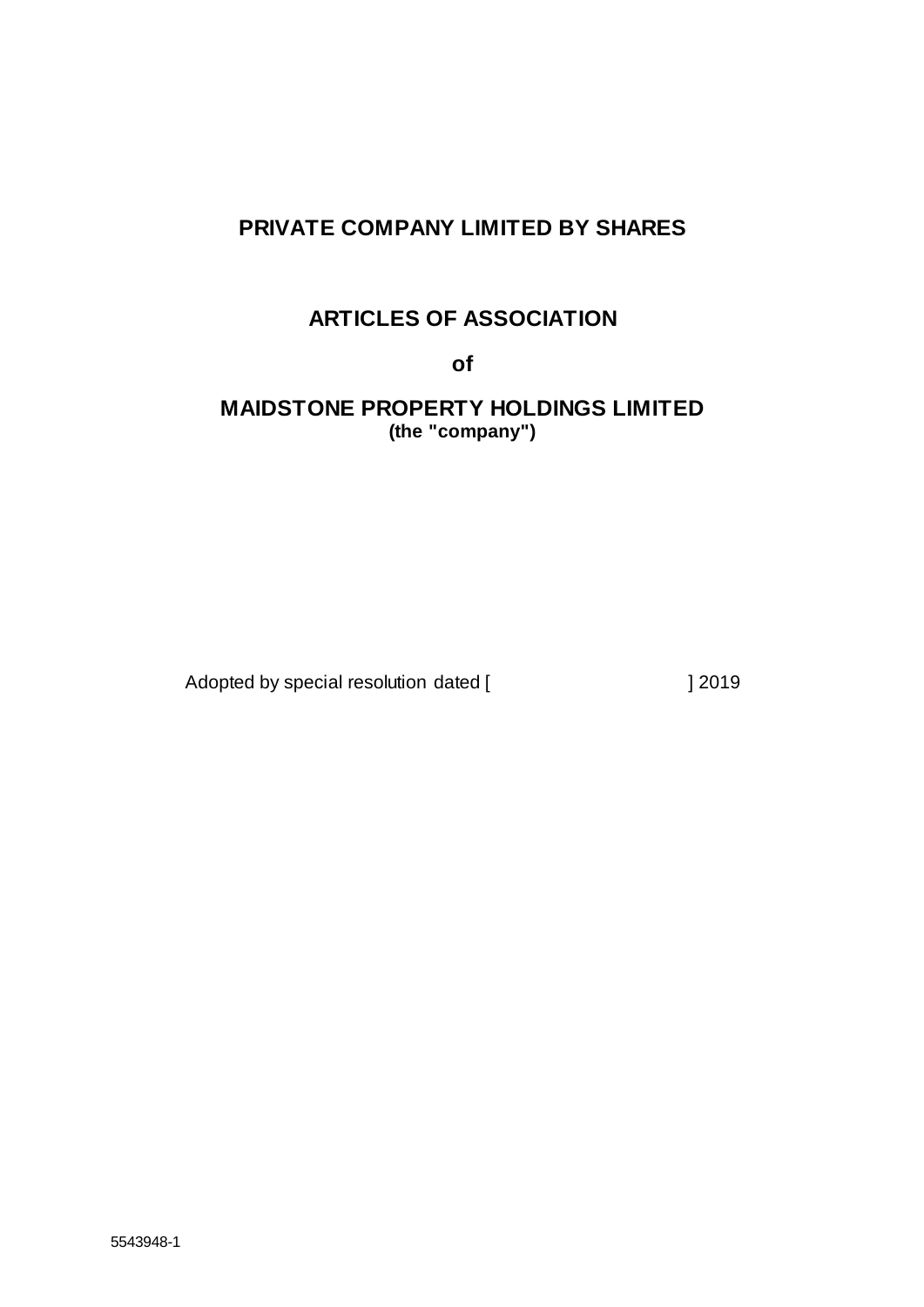| 1 <sub>1</sub> |                                                    |  |  |  |
|----------------|----------------------------------------------------|--|--|--|
| 2.             |                                                    |  |  |  |
|                |                                                    |  |  |  |
| 3.             |                                                    |  |  |  |
| 4.             |                                                    |  |  |  |
| 5.             |                                                    |  |  |  |
| 6.             |                                                    |  |  |  |
|                |                                                    |  |  |  |
| $7_{\cdot}$    |                                                    |  |  |  |
| 8.             |                                                    |  |  |  |
| 9.             |                                                    |  |  |  |
| 10.<br>10A     | ALTERNATE DIRECTORS                                |  |  |  |
| 10B<br>11.     | RIGHTS AND RESPONSIBILITIES OF ALTERNATE DIRECTORS |  |  |  |
| 12.            |                                                    |  |  |  |
| 13.            |                                                    |  |  |  |
| 14.            |                                                    |  |  |  |
| 15.            |                                                    |  |  |  |
| 16.            | DIRECTORS' DISCRETION TO MAKE FURTHER RULES<br>10. |  |  |  |
|                |                                                    |  |  |  |
| 17.            |                                                    |  |  |  |
| 18.            |                                                    |  |  |  |
| 19.            |                                                    |  |  |  |
| 20.            |                                                    |  |  |  |
| 21.            |                                                    |  |  |  |
|                |                                                    |  |  |  |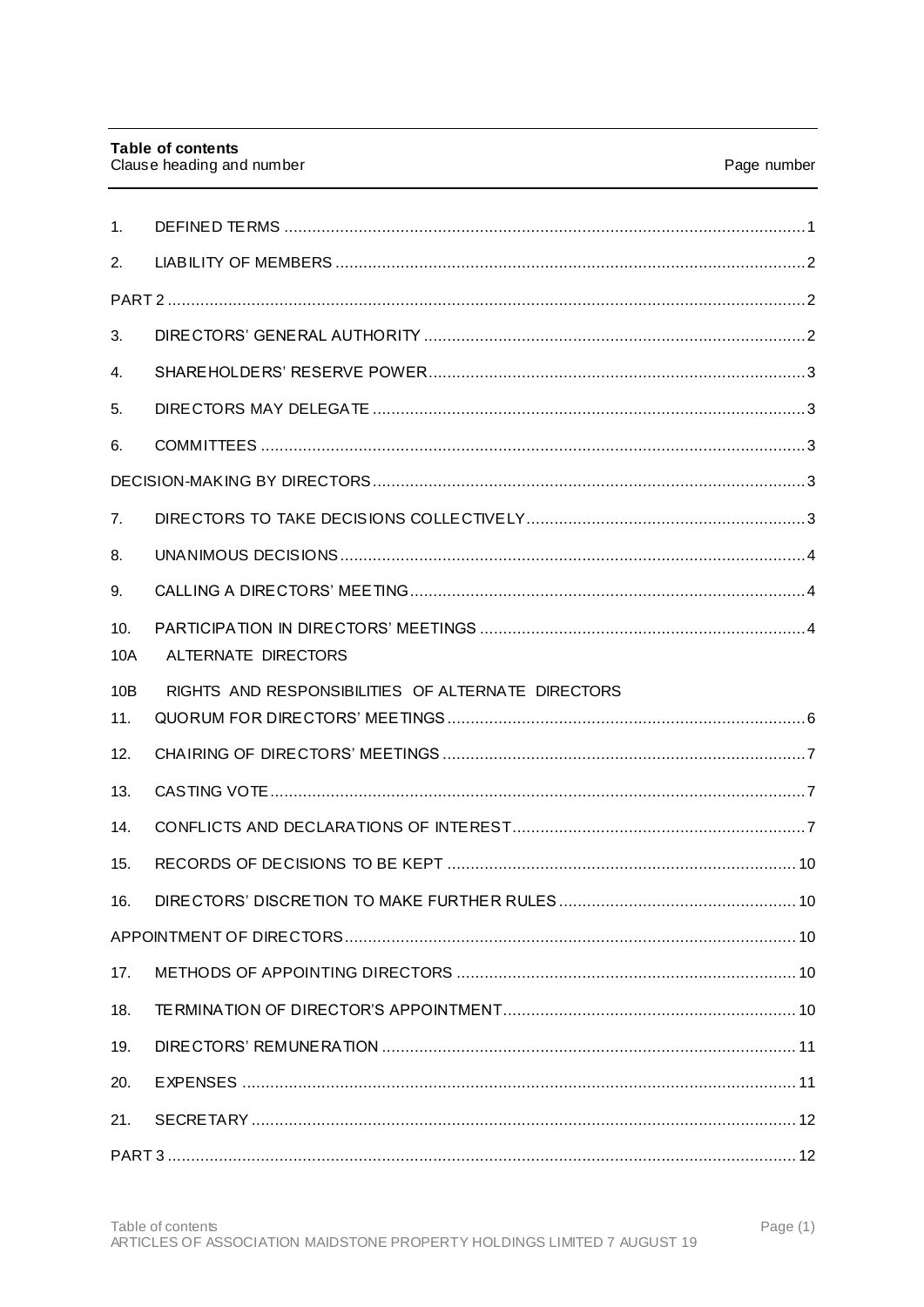| 22. |                                                                  |  |  |  |
|-----|------------------------------------------------------------------|--|--|--|
| 23. |                                                                  |  |  |  |
| 24. |                                                                  |  |  |  |
| 25. |                                                                  |  |  |  |
| 26. |                                                                  |  |  |  |
| 27. | FAILURE TO COMPLY WITH CALL NOTICE: AUTOMATIC CONSEQUENCES 14    |  |  |  |
| 28. |                                                                  |  |  |  |
| 29. |                                                                  |  |  |  |
| 30. |                                                                  |  |  |  |
| 31. |                                                                  |  |  |  |
| 32. |                                                                  |  |  |  |
| 33. |                                                                  |  |  |  |
| 34. |                                                                  |  |  |  |
| 35. |                                                                  |  |  |  |
| 36. |                                                                  |  |  |  |
| 37. |                                                                  |  |  |  |
| 38. |                                                                  |  |  |  |
| 39. |                                                                  |  |  |  |
| 40. |                                                                  |  |  |  |
| 41. |                                                                  |  |  |  |
|     |                                                                  |  |  |  |
| 42. |                                                                  |  |  |  |
| 43. |                                                                  |  |  |  |
| 44. |                                                                  |  |  |  |
| 45. |                                                                  |  |  |  |
| 46. |                                                                  |  |  |  |
| 47. |                                                                  |  |  |  |
|     |                                                                  |  |  |  |
| 48. | AUTHORITY TO CAPITALISE AND APPROPRIATION OF CAPITALISED SUMS 25 |  |  |  |
|     |                                                                  |  |  |  |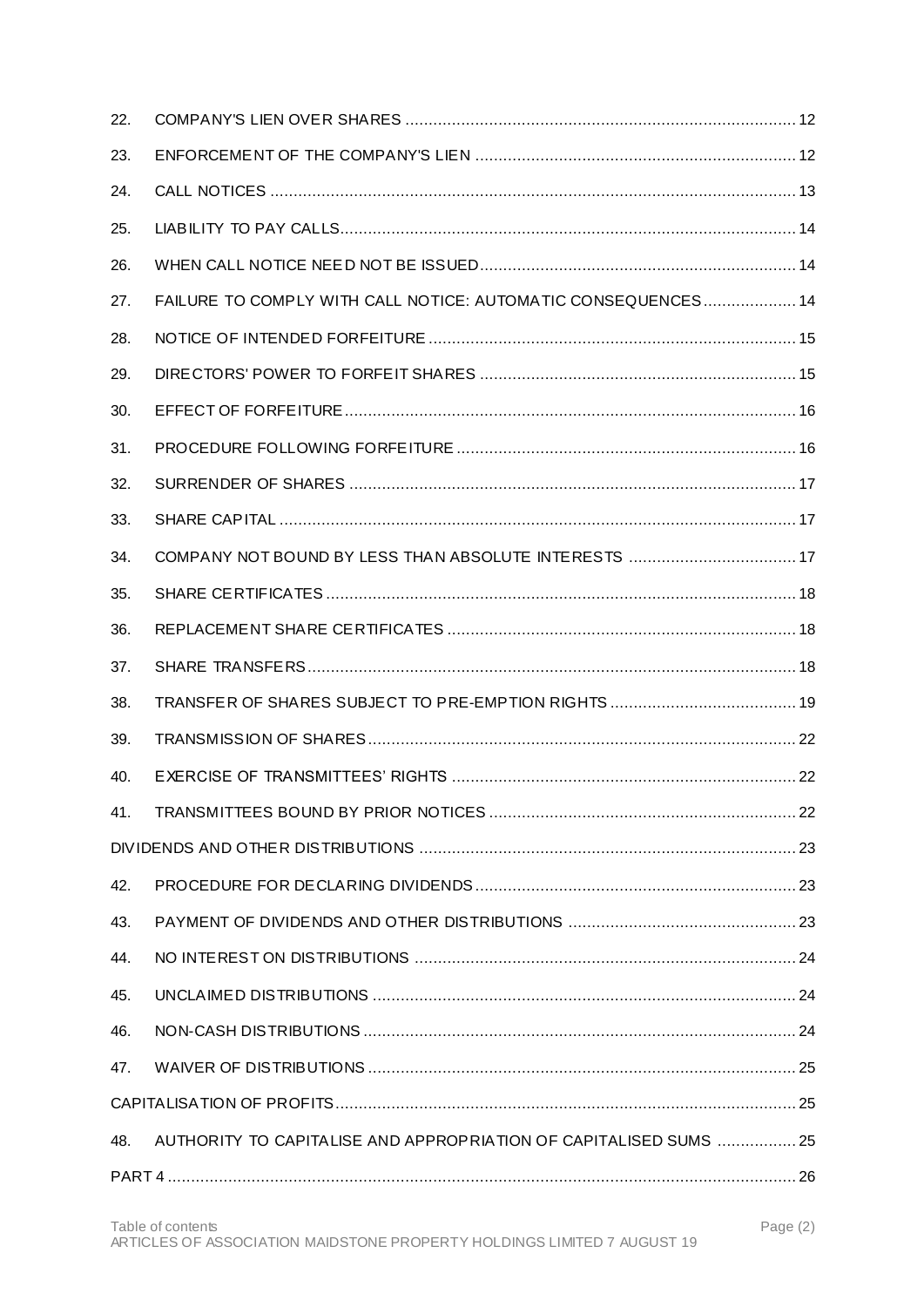| 49. |                                                              |  |  |
|-----|--------------------------------------------------------------|--|--|
| 50. |                                                              |  |  |
| 51. |                                                              |  |  |
| 52. |                                                              |  |  |
| 53. |                                                              |  |  |
| 54. | ATTENDANCE AND SPEAKING BY DIRECTORS AND NON-SHAREHOLDERS 27 |  |  |
| 55. |                                                              |  |  |
|     |                                                              |  |  |
| 56. |                                                              |  |  |
| 57. |                                                              |  |  |
| 58. |                                                              |  |  |
| 59. |                                                              |  |  |
| 60. |                                                              |  |  |
| 61. |                                                              |  |  |
| 62. |                                                              |  |  |
| 62A | SHAREHOLDER WRITTEN RESOLUTIONS                              |  |  |
| 63. |                                                              |  |  |
| 64. |                                                              |  |  |
| 65. |                                                              |  |  |
| 66. |                                                              |  |  |
|     |                                                              |  |  |
|     |                                                              |  |  |
| 67. |                                                              |  |  |
| 68. |                                                              |  |  |
|     |                                                              |  |  |
| 69. |                                                              |  |  |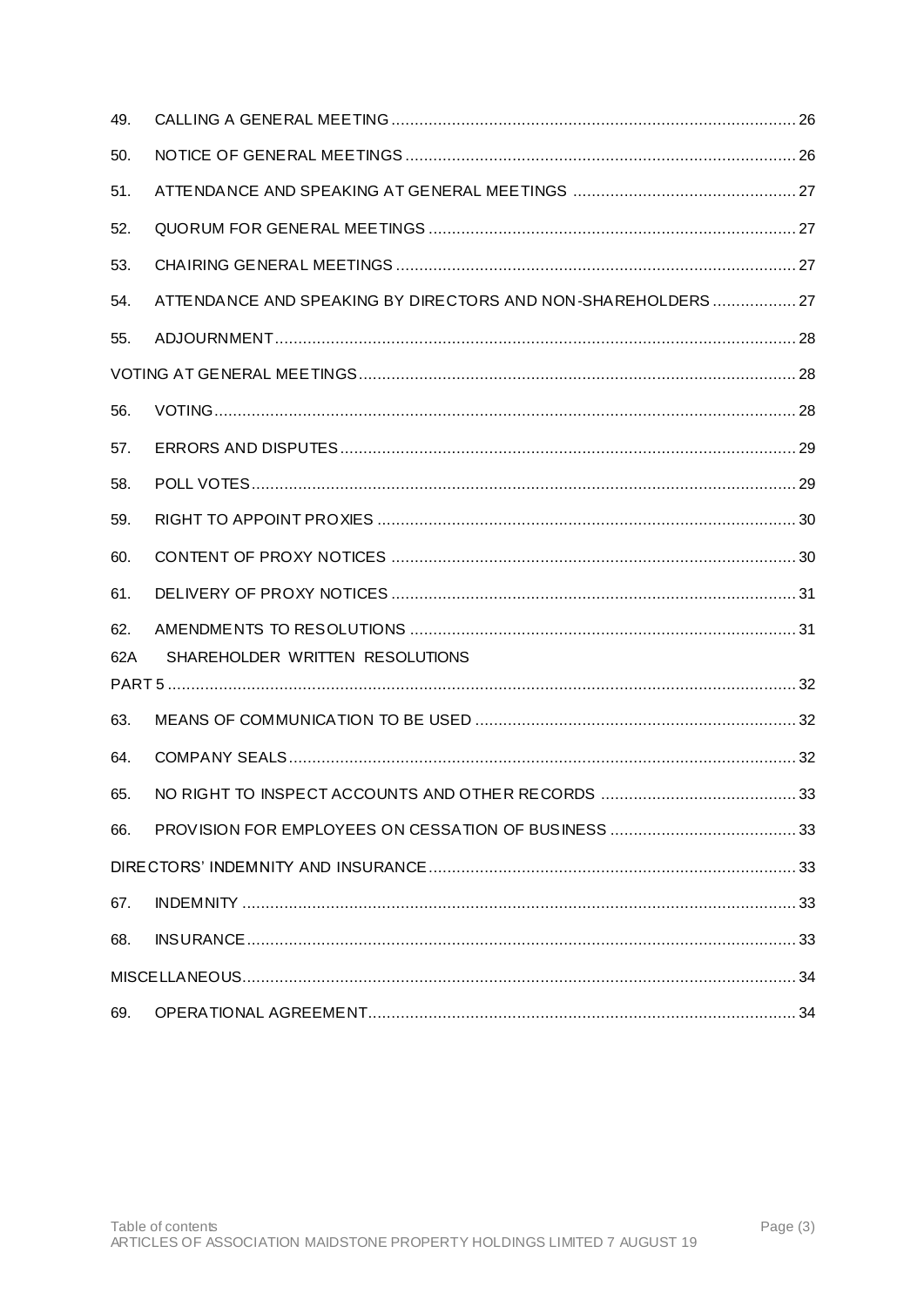# **ARTICLES OF ASSOCIATION**

# **of**

## **MAIDSTONE PROPERTY HOLDINGS LIMITED**

# **PART 1**

# **INTERPRETATION AND LIMITATION OF LIABILITY**

# 1. **DEFINED TERMS**

1.1 In the articles, unless the context requires otherwise:

| "alternate director"      | has the meaning given in Article 10A.1;                                                                                                                                                            |
|---------------------------|----------------------------------------------------------------------------------------------------------------------------------------------------------------------------------------------------|
| "articles"                | means the company's articles of association;                                                                                                                                                       |
| "bankruptcy"              | includes individual insolvency proceedings in a<br>jurisdiction other than England and Wales and<br>Northern Ireland which have an effect similar to that<br>of bankruptcy;                        |
| "chairman"                | has the meaning given in article 12;                                                                                                                                                               |
| "chairman of the meeting" | has the meaning given in article 53;                                                                                                                                                               |
| "Companies Acts"          | means the Companies Acts (as defined in section 2<br>of the Companies Act 2006), in so far as they apply<br>to the company;                                                                        |
| "conflict"                | has the meaning given in article 14;                                                                                                                                                               |
| "director"                | means a director of the company, and includes any<br>person occupying the position of director,<br>by<br>whatever name called;                                                                     |
| "distribution recipient"  | has the meaning given in article 43;                                                                                                                                                               |
| "document"                | includes, unless otherwise specified, any document<br>sent or supplied in electronic form;                                                                                                         |
| "electronic form"         | has the meaning given in section 1168 of the<br>Companies Act 2006;                                                                                                                                |
| "eligible director"       | means a director who would be entitled to vote on<br>the matter at a meeting of directors (but excluding<br>any director whose vote is not to be counted in<br>respect of that particular matter); |
| "hard copy form"          | has the meaning given in section 1168 of the<br>Companies Act 2006;                                                                                                                                |
| "holder"                  | in relation to shares means the person whose name<br>is entered in the register of members as the holder of<br>the shares;                                                                         |
| "instrument"              | means a document in hard copy form;                                                                                                                                                                |
| "observers"               | means those persons (other than directors) present<br>under Article 10 at a meeting of the directors;                                                                                              |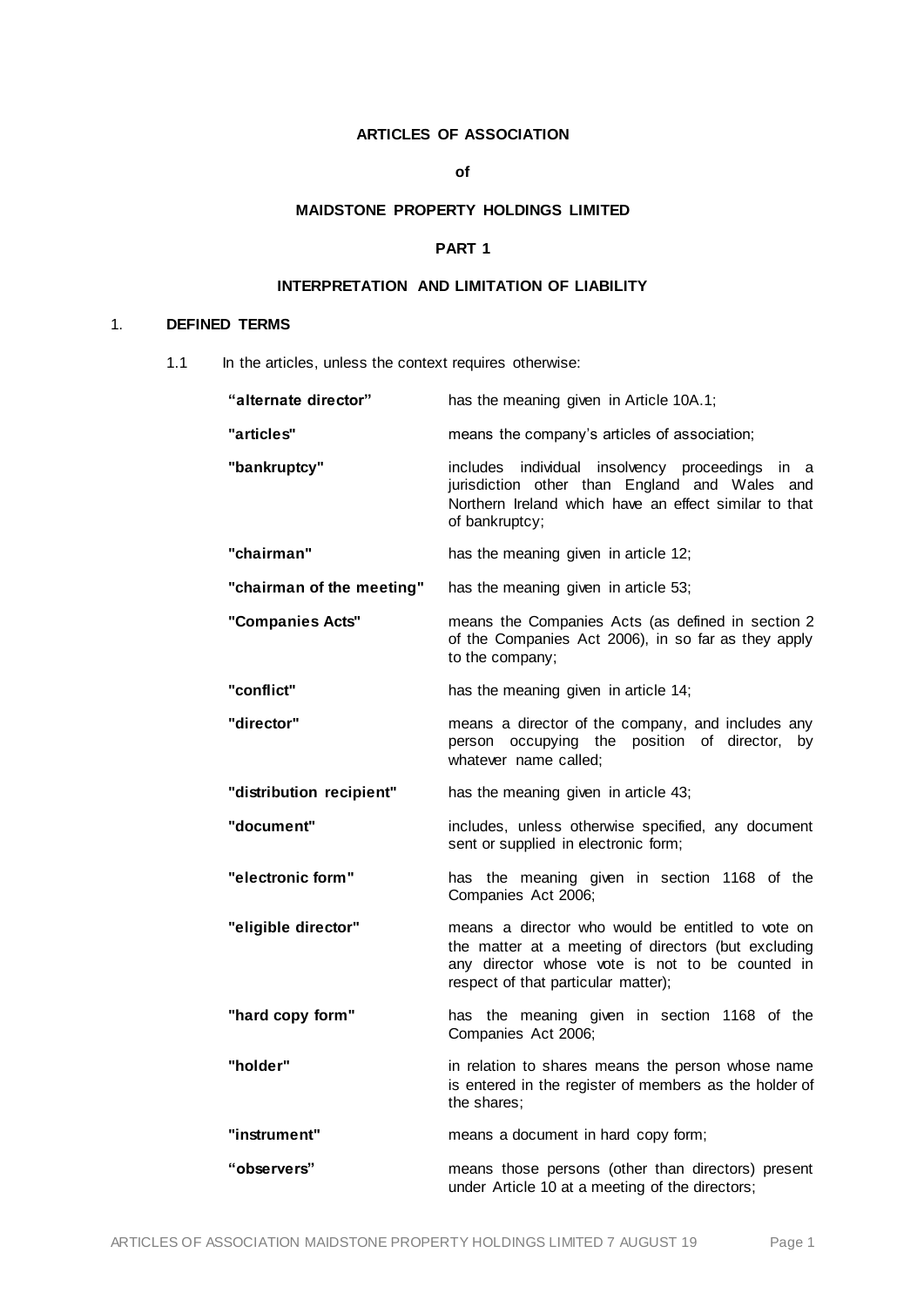| "operational agreement" | any agreement entered<br>into between<br>means<br>Borough Council and<br>Maidstone<br>the company<br>relating to the operation and management of the<br>company;                                              |
|-------------------------|---------------------------------------------------------------------------------------------------------------------------------------------------------------------------------------------------------------|
| "ordinary resolution"   | has the meaning given in section 282 of the<br>Companies Act 2006;                                                                                                                                            |
| "paid"                  | means paid or credited as paid;                                                                                                                                                                               |
| "participate"           | in relation to a directors' meeting, has the meaning<br>given in article 10;                                                                                                                                  |
| "proxy notice"          | has the meaning given in article 60;                                                                                                                                                                          |
| "shareholder"           | means a person who is the holder of one or more<br>shares;                                                                                                                                                    |
| "shares"                | means shares in the company;                                                                                                                                                                                  |
| "special resolution"    | has the meaning given in section 283 of the<br>Companies Act 2006;                                                                                                                                            |
| "subsidiary"            | has the meaning given in section 1159 of the<br>Companies Act 2006;                                                                                                                                           |
| "transmittee"           | means a person entitled to one or more shares by<br>reason of the death or bankruptcy of a shareholder<br>or otherwise by operation of law; and                                                               |
| "writing"               | means the representation or reproduction of words,<br>symbols or other information in a visible form by any<br>method or combination of methods, whether sent or<br>supplied in electronic form or otherwise. |

- 1.2 Unless the context otherwise requires, other words or expressions contained in these articles bear the same meaning as in the Companies Act 2006 as in force on the date when these articles become binding on the company.
- 1.3 The regulations contained in the model articles for private companies limited by shares (as set out in schedule 1 of the Companies (Model Articles) Regulations 2008 (SI 3229/2008)) shall not apply to the company.

## 2. **LIABILITY OF MEMBERS**

The liability of the members is limited to the amount, if any, unpaid on the shares held by them.

## **PART 2**

# **DIRECTORS**

# **DIRECTORS' POWERS AND RESPONSIBILITIES**

# 3. **DIRECTORS' GENERAL AUTHORITY**

Subject to the articles and the terms of any operational agreement, the directors are responsible for the management of the company's business, for which purpose they may exercise all the powers of the company.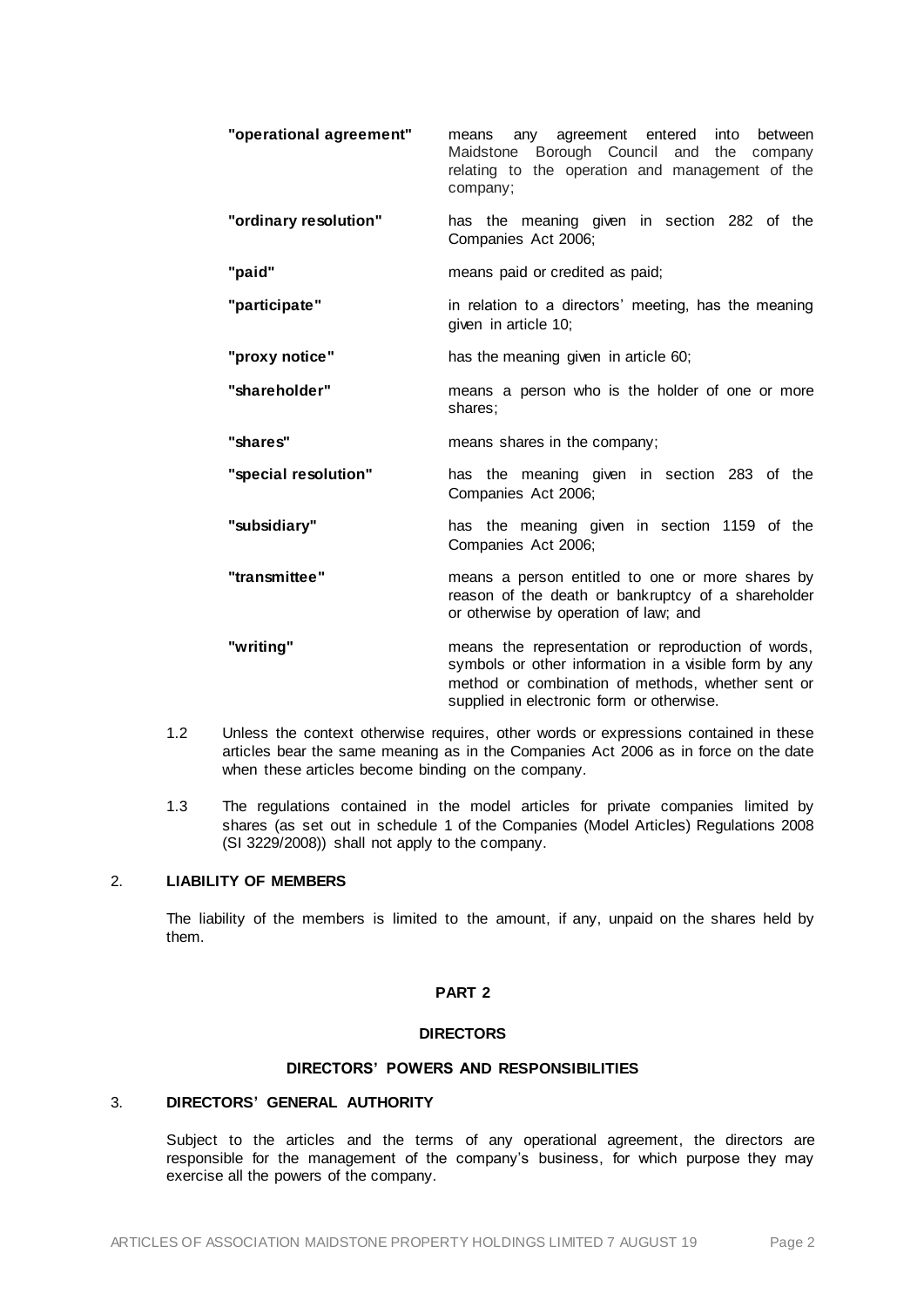#### 4. **SHAREHOLDERS' RESERVE POWER**

- 4.1 Subject always to the provisions of the articles and the Companies Acts, the shareholders may, by special resolution, direct the directors to take, or refrain from taking, specified action.
- 4.2 No such special resolution invalidates anything which the directors have done before the passing of the resolution.

# 5. **DIRECTORS MAY DELEGATE**

- 5.1 Subject to the articles, the directors may delegate any of the powers which are conferred on them under the articles:
	- 5.1.1 to such person or committee;
	- 5.1.2 by such means (including by power of attorney);
	- 5.1.3 to such an extent;
	- 5.1.4 in relation to such matters or territories; and
	- 5.1.5 on such terms and conditions,

as they think fit.

- 5.2 If the directors so specify, any such delegation may authorise further delegation of the directors' powers by any person to whom they are delegated.
- 5.3 The directors may revoke any delegation, in whole or part, or alter its terms and conditions.

## 6. **COMMITTEES**

- 6.1 Committees to which the directors delegate any of their powers must follow procedures which are based as far as they are applicable on those provisions of the articles which govern the taking of decisions by directors.
- 6.2 The directors may make rules of procedure for all or any committees which prevail over rules derived from the articles if they are not consistent with them.

#### **DECISION-MAKING BY DIRECTORS**

## 7. **DIRECTORS TO TAKE DECISIONS COLLECTIVELY**

- 7.1 The general rule about decision-making by directors is that any decision of the directors must be either a majority decision at a meeting or a decision taken in accordance with article [8.](#page-7-1)
- <span id="page-6-0"></span>7.2 If:
	- 7.2.1 the company only has one director; and
	- 7.2.2 no provision of the articles requires it to have more than one director,

the general rule does not apply, and the director may (for so long as he remains the sole director) take decisions without regard to any of the provisions of the articles relating to directors' decision-making.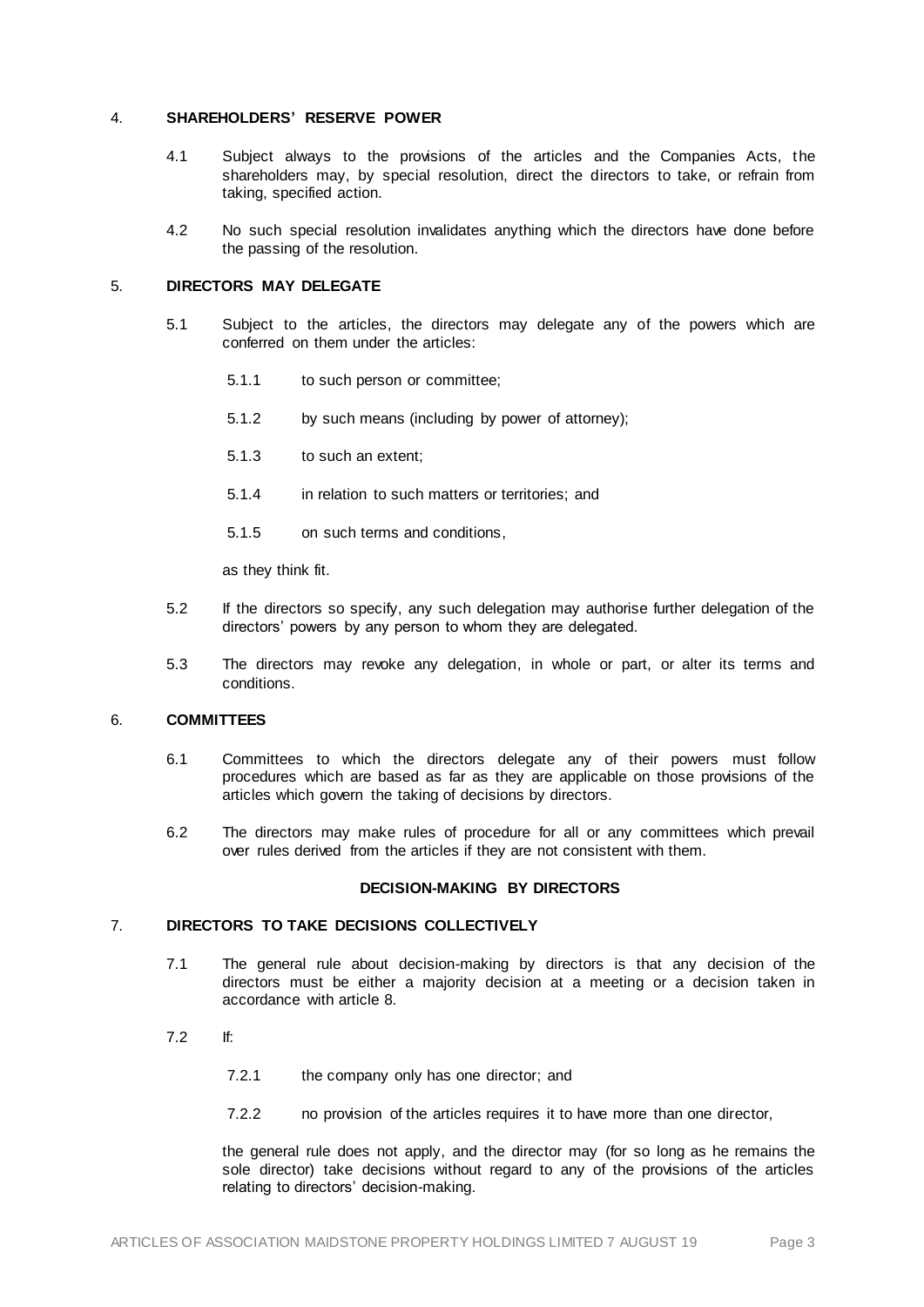## <span id="page-7-1"></span>8. **UNANIMOUS DECISIONS**

- 8.1 A decision of the directors is taken in accordance with this article when all eligible directors indicate to each other by any means that they share a common view on a matter.
- 8.2 Such a decision may take the form of a resolution in writing where each eligible director has signed one or more copies of it, or to which each eligible director has otherwise indicated agreement in writing.
- 8.3 A decision may not be taken in accordance with this article if the eligible directors would not have formed a quorum at such a meeting.

# 9. **CALLING A DIRECTORS' MEETING**

- 9.1 Any director may call a directors' meeting by giving reasonable notice of the meeting to the directors or by authorising the company secretary (if any) to give such notice.
- 9.2 Notice of any directors' meeting must indicate:
	- 9.2.1 its proposed date and time;
	- 9.2.2 where it is to take place; and
	- 9.2.3 if it is anticipated that directors participating in the meeting will not be in the same place, how it is proposed that they should communicate with each other during the meeting.
- 9.3 Notice of a directors' meeting must be given to each director, but need not be in writing.
- 9.4 Notice of a directors' meeting need not be given to directors who waive their entitlement to notice of that meeting, by giving notice to that effect to the company not more than 7 days after the date on which the meeting is held. Where such waiver is given after the meeting has been held, that does not affect the validity of the meeting, or of any business conducted at it.

## <span id="page-7-0"></span>10. **PARTICIPATION IN DIRECTORS' MEETINGS**

- 10.1 Subject to the articles, directors participate in a directors' meeting, or part of a directors' meeting, when:
	- 10.1.1 the meeting has been called and takes place in accordance with the articles; and
	- 10.1.2 they can each communicate to the others any information or opinions they have on any particular item of the business of the meeting.
- 10.2 In determining whether directors are participating in a directors' meeting, it is irrelevant where any director is or how they communicate with each other.
- 10.3 If all the directors participating in a meeting are not in the same place, the meeting shall be deemed to take place where the largest number of participators is assembled or, if no such group can be identified, the directors may decide that the meeting is to be treated as taking place wherever any of them is.
- 10.4 The directors may allow individuals who are not directors to attend a directors' meeting as observers on whatever terms they decide. Observers may not vote but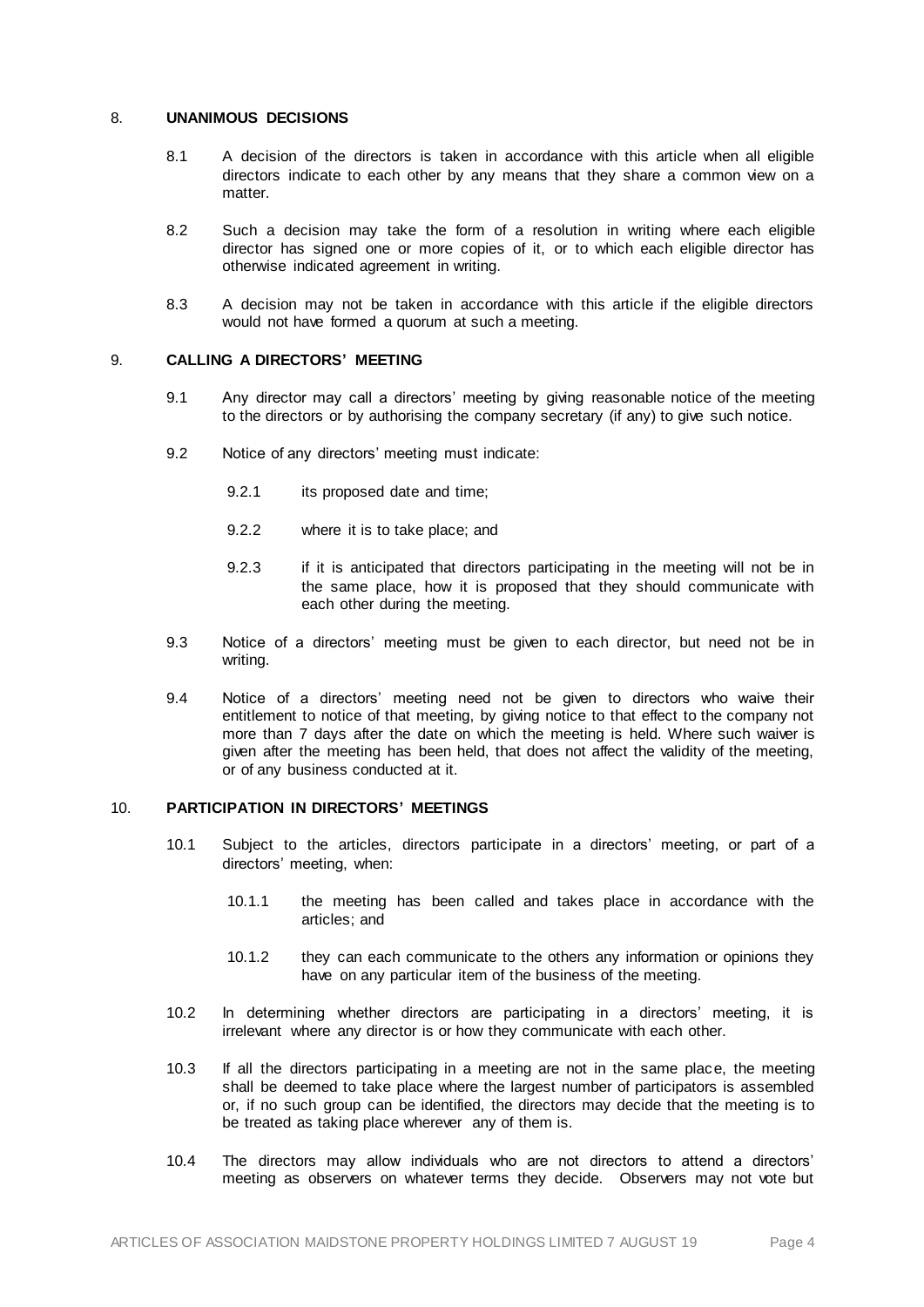may take part in discussions unless the directors decide otherwise. The directors may exclude observers from any part of a directors' meeting where the directors consider the business is private.

#### **10A ALTERNATE DIRECTORS**

- 10A.1 Any director (the "appointer") may appoint as an alternate ("alternate director") any other director, or any other person from a list of persons approved by resolution of the shareholders to:
	- 10A.1.1 exercise that director's powers; and
	- 10A.1.2 carry out that director's responsibilities;

in relation to the taking of decisions by any directors' meeting or any committee in the absence of the relevant appointer.

- 10A.2 Any appointment or removal of an alternate director must be effected by notice in writing to the company signed by the appointer or in any other manner approved by the directors.
- 10A.3 The notice must:
	- 10A.3.1 identify the proposed alternate director; and
	- 10A.3.2 in the case of a notice of appointment of an alternate director contain a statement signed by the proposed alternate director that he is willing to act as the alternate of the director giving the notice.
- 10A.4 An alternate director's appointment terminates on the earlier of either of the following:
	- 27A.4.1 the date specified in a notice from the appointer to the company revoking the appointment of the alternate director; or
	- 27A.4.2 the date the appointer ceases to be a director in accordance with the Articles

# 10B **RIGHTS AND RESPONSIBILITIES OF ALTERNATE DIRECTORS**

- 10B.1 An alternate director may act as an alternate director to more than one director and has the same rights in relation to any decision of the directors as the relevant appointer.
- 10B.2 Except as the Articles specify otherwise, alternate directors:
	- 10B.2.1 are deemed for all purposes to be directors when acting as an alternate director;
	- 10B.2.2 are liable for their own acts and omissions;
	- 10B.2.3 are subject to the same restrictions as their appointer;
	- 10B.2.4 are not deemed to be agents of or for their appointer; and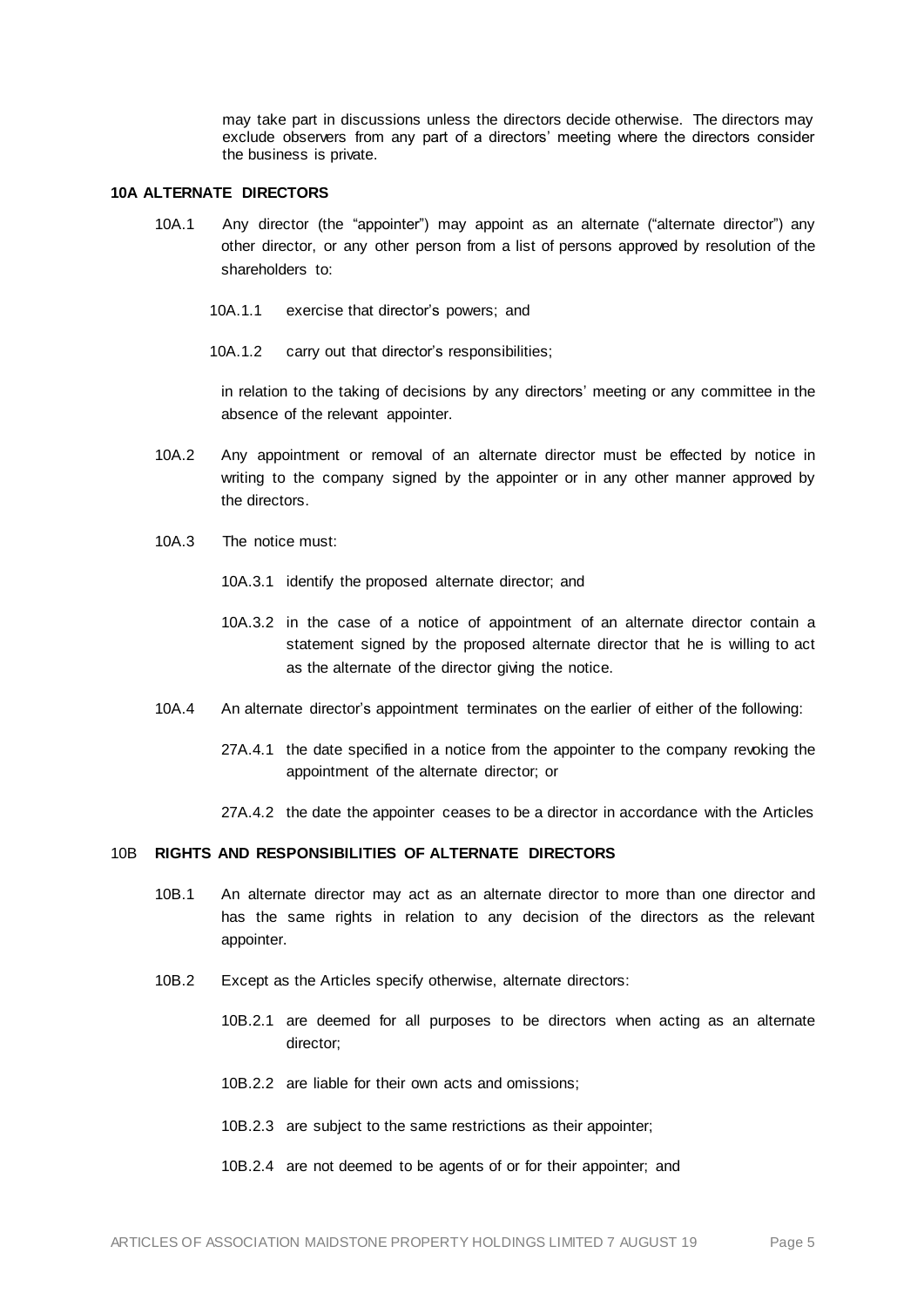- 10B.2.5 in particular and without limitation, each alternate director shall be entitled to receive notice of all meetings of the directors and all committees of which his appointer is a member.
- 10B.3 An alternate director who is not in their own right a director:
	- 10B.3.1 may be included for the purposes of determining whether a quorum is present for any directors' meeting or a committee provided that his appointer is eligible to be included in the quorum and is not participating;
	- 10B.3.2 may participate in a decision of the directors' meeting or any committee provided that his appointer is eligible to participate in the decision of the meeting or committee but is not participating; and
	- 10B.3.3 shall be counted as more than one director for the purposes of article 10B.3.1 where he is appointed by two different appointers.
- 10B.4 An alternate director who is a director in his own right is entitled in the absence of his appointer:
	- 10B.4.1 to be counted twice for the purposes of quorum in his own right as a director and as an alternate director for his appointer provided that both he and his appointer are eligible for quorum; and
	- 10B.4.2 to have a separate vote on behalf of his appointer, in addition to his own vote on any decision of the directors' meeting or a committee provided that he and his appointer are both eligible to take part in the decision. Where only the appointer is eligible to take part then the alternate director will only have one vote.
- 10B.5 An alternate director may be paid expenses and may be indemnified by the Company to the same extent as his appointer but shall not be entitled to receive any fee from the company for serving as an alternate director except such part of the appointer's fee (to the extent the appointer receives any fee in accordance with articles 19 and 20) as the appointer may direct by notice in writing to the company. An alternate director may only receive part of the appointer's fee or expenses in accordance with this article where this would permitted by articles 19 and 20 if references to a director in that article were read as an alternate director.

# 11. **QUORUM FOR DIRECTORS' MEETINGS**

- 11.1 At a directors' meeting, unless a quorum is participating, no proposal is to be voted on, except a proposal to call another meeting.
- 11.2 Subject to articl[e 7.2](#page-6-0) and the following provisions of this article 11.2, the quorum for directors' meetings is two eligible directors.
- 11.3 For the purposes of any meeting (or part of a meeting) held pursuant to article [14](#page-10-1) to authorise a conflict, if there is less than three eligible directors in office other than the conflicted director(s), the quorum for such meeting (or part of a meeting) shall be equal to the number of eligible directors in office.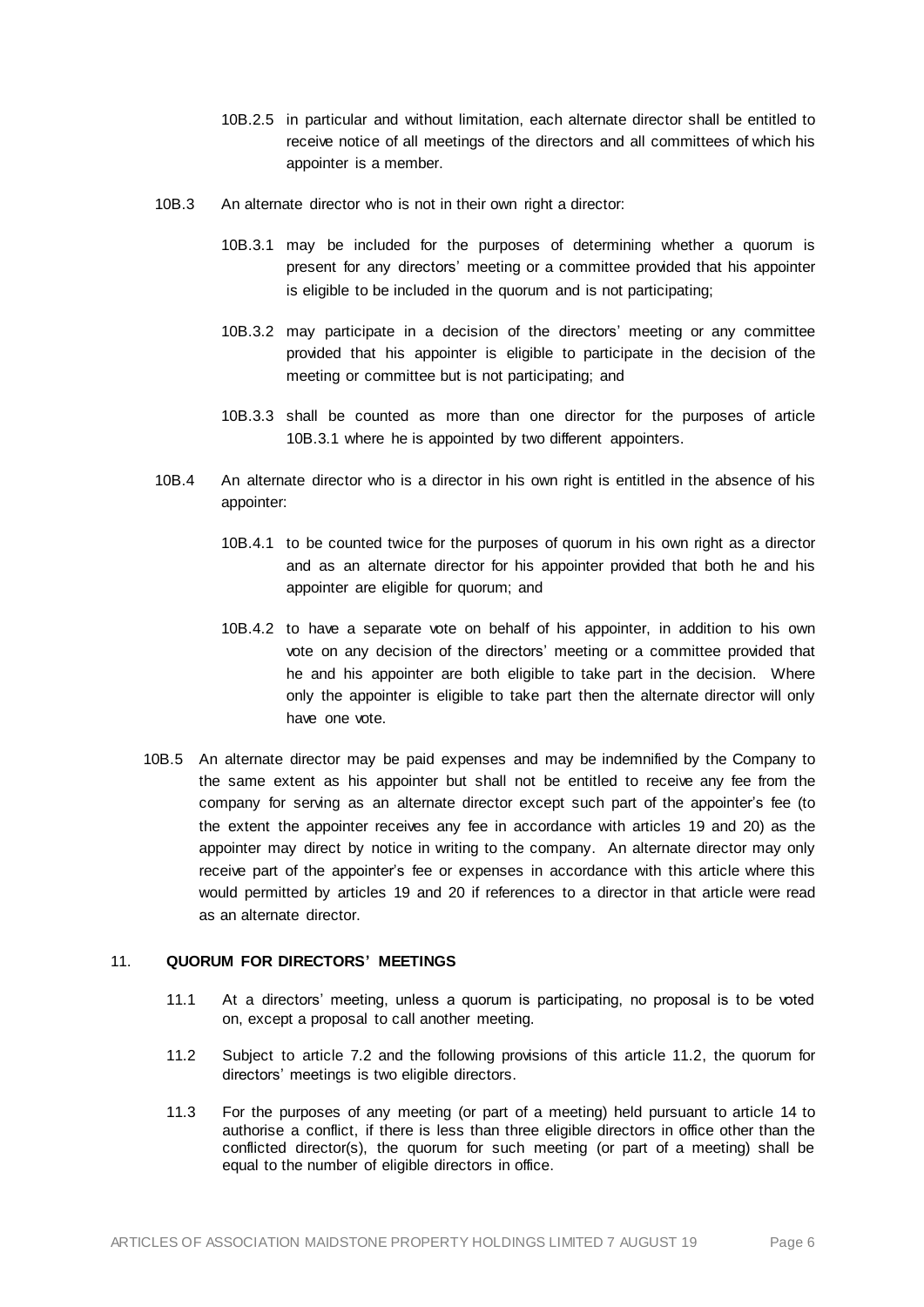11.4 If the total number of directors for the time being is less than the quorum required, the directors must not take any decision other than a decision to call a general meeting or to circulate a written resolution so as to enable the shareholders to appoint further directors in accordance with Article 17.2:

## <span id="page-10-0"></span>12. **CHAIRING OF DIRECTORS' MEETINGS**

- 12.1 Subject to the terms of any Operational Agreement and with the prior consent of the majority of the shareholders, the directors may appoint a director to chair their meetings.
- 12.2 The person so appointed for the time being is known as the chairman.
- 12.3 The directors may, with the prior consent of the majority if the shareholders, terminate the chairman's appointment at any time.
- 12.4 If the chairman is not participating in a directors' meeting within ten minutes of the time at which it was to start, the participating directors must appoint one of themselves to chair it.

# 13. **CASTING VOTE**

- 13.1 If the numbers of votes for and against a proposal are equal, the chairman or other director chairing the meeting has, subject to articl[e 13.2,](#page-10-2) a casting vote.
- <span id="page-10-2"></span>13.2 If, in accordance with the articles, the chairman or other director is not to be counted as participating in the decision making process for quorum or voting purposes, he shall not have a casting vote.

## <span id="page-10-3"></span><span id="page-10-1"></span>14. **CONFLICTS AND DECLARATIONS OF INTEREST**

- 14.1 Without prejudice to articles [14.6](#page-11-0) and [14.7,](#page-11-1) the directors shall, for the purposes of section 175 of the Companies Act 2006, have the power to authorise any matter which would or might otherwise constitute or give rise to a breach of the duty of a director under that section to avoid a situation in which he has, or can have, a direct or indirect interest that conflicts, or possibly may conflict, with the interests of the company ("**conflict**").
- 14.2 Authorisation of a matter under article [14.1](#page-10-3) shall be effective only if:
	- 14.2.1 the matter in question shall have been proposed in writing for consideration at a meeting of the directors in accordance with the directors' normal procedures or in any other manner as the directors may determine;
	- 14.2.2 any requirement as to the quorum at the meeting of the directors at which the matter is considered is met without counting the director in question or any other interested director (together the "**Interested Directors**", and each an "**Interested Director**"); and
	- 14.2.3 the matter was agreed to without any Interested Director voting or would have been agreed to if the votes of the Interested Directors had not been counted.
- <span id="page-10-4"></span>14.3 Any authorisation of a matter under article [14.1](#page-10-3) shall be subject to such conditions or limitations as the directors may determine (including, without limitation, such conditions or limitations as are contemplated by article [14.17\)](#page-12-0), whether at the time such authorisation is given or subsequently and may be terminated by the directors at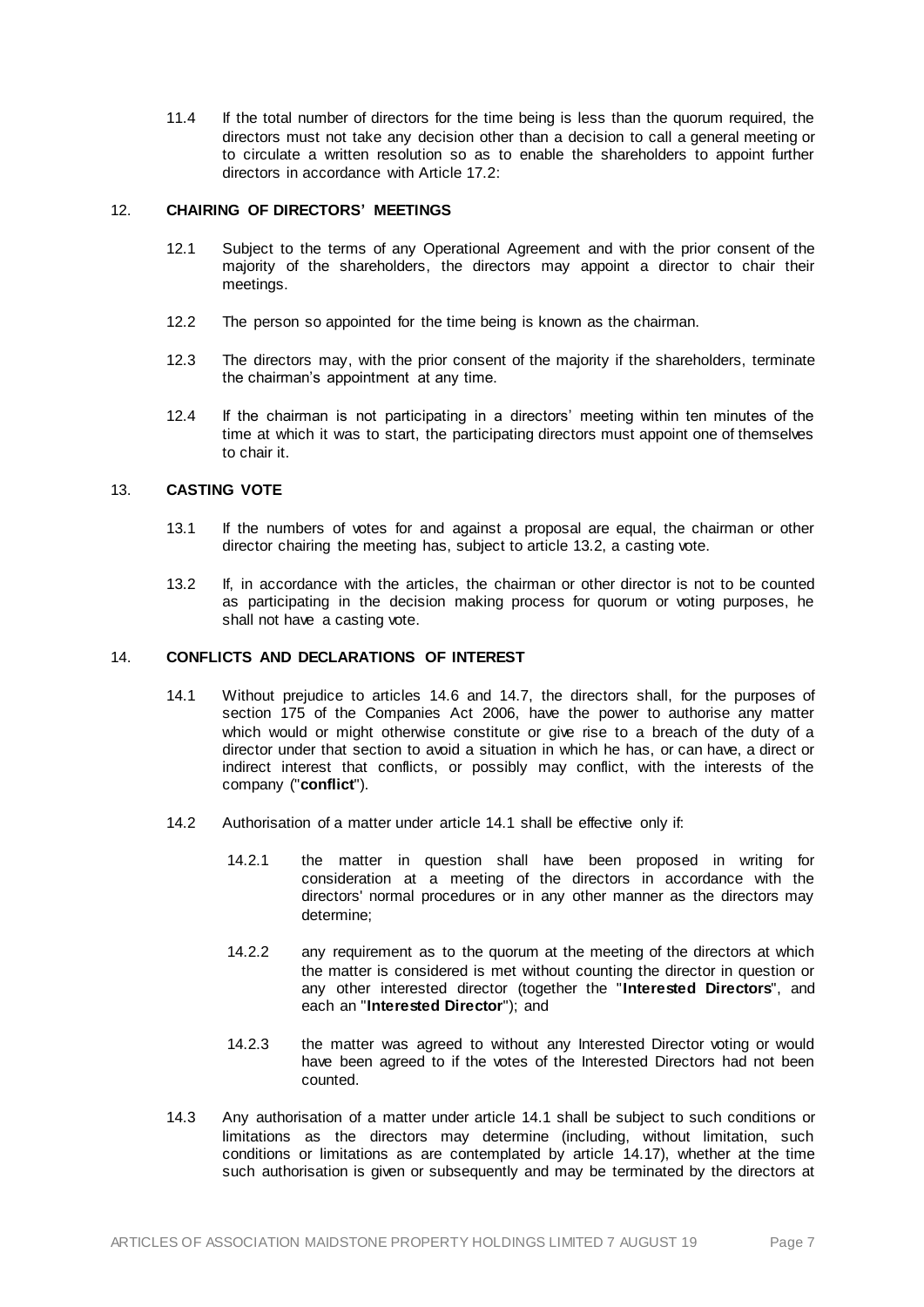any time. A director shall comply with any obligations imposed on him by the directors pursuant to any such authorisation.

- 14.4 Any authorisation of a matter under article [14.1](#page-10-3) extends, subject to any conditions or limitations imposed under article [14.3,](#page-10-4) to any actual or potential conflict which may reasonably be expected to arise out of the matter so authorised.
- 14.5 Subject to any conditions or limitations imposed under articl[e 14.3](#page-10-4), a director shall not, save as otherwise agreed by him, be accountable to the company for any benefit which he (or any person connected in any way with him) derives from any matter authorised by the directors under article [14.1](#page-10-3) and no contract, transaction, arrangement or proposal relating thereto shall be liable to be avoided on the grounds of any such benefit.
- <span id="page-11-0"></span>14.6 Article [14.1](#page-10-3) does not apply to a conflict arising in relation to a transaction or arrangement with the company.
- <span id="page-11-1"></span>14.7 Subject to compliance with articl[e 14.8](#page-11-2), a director may, notwithstanding his office, have any interest of any of the following kinds (and no authorisation under articl[e 14.1](#page-10-3) shall be necessary in respect of any such interest):
	- 14.7.1 where the director (or any person connected in any way with him) is a director or other officer of, is employed by or is otherwise interested (including, without limitation, by the holding of shares or other securities) in any body corporate with which the company is associated (within the meaning of section 256(a) of the Companies Act 2006);
	- 14.7.2 where the director (or any person connected in any way with him) is a party to, or otherwise interested in, any contract, transaction, arrangement or proposal with the company or any body corporate with which the company is associated (within the meaning of section 256(a) of the Companies Act 2006), or in which the company is otherwise interested;
	- 14.7.3 an interest such that the situation or the interest cannot reasonably be regarded as likely to give rise to a conflict;
	- 14.7.4 an interest, or a contract, transaction, arrangement or proposal giving rise to an interest, of which the director is not aware; and
	- 14.7.5 any other interest authorised by an ordinary resolution of the company.
- <span id="page-11-5"></span><span id="page-11-4"></span><span id="page-11-2"></span>14.8 Subject to sections 177 and 182 of the Companies Act 2006, the director concerned shall declare the nature and extent of any interest, whether direct or indirect, referred to in articl[e 14.7](#page-11-1) and not falling within articl[e 14.9](#page-11-3) either at a meeting of the directors by written declaration to the company (or in any other manner as the directors may determine) or by general notice in accordance with section 177(2)(b)(ii) or section 182(2)(c) (as the case may be) and section 185 of the Companies Act 2006.
- <span id="page-11-3"></span>14.9 No declaration of an interest shall be required by a director under article [14.8](#page-11-2) in relation to an interest:
	- 14.9.1 falling within article [14.7.3](#page-11-4) or article [14.7.4;](#page-11-5)
	- 14.9.2 if, or to the extent that, the other directors are already aware of such interest (and for this purpose the other directors are treated as being aware of anything of which they ought reasonably to be aware); or
	- 14.9.3 if, or to the extent that, it concerns the terms of his service contract (as defined in section 227 of the Companies Act 2006) that have been or are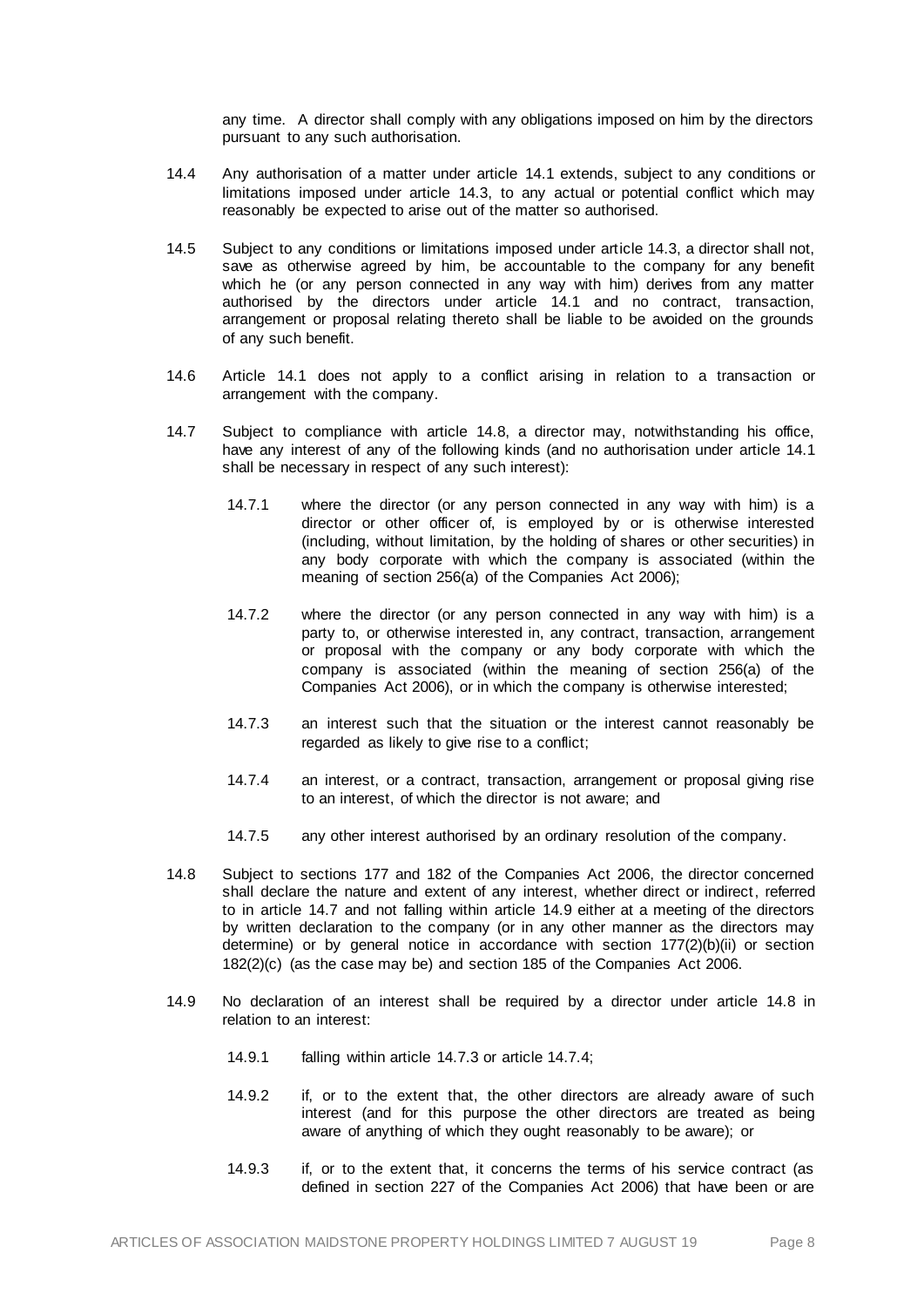to be considered by a meeting of the directors or by a committee of directors appointed for the purpose under these articles.

- 14.10 A director shall not, save as otherwise agreed by him, be accountable to the company for any benefit which he (or any person connected in any way with him) derives from any interest referred to in article [14.7](#page-11-1) and no contract, transaction, arrangement or proposal shall be liable to be avoided on the grounds of any such interest.
- <span id="page-12-1"></span>14.11 Provided he has disclosed to the directors any interest of which he is aware (not being an interest which cannot reasonably be regarded as likely to give rise to a conflict) in accordance with the requirements of the Companies Act 2006 and these articles, a director shall, subject to any applicable conditions or limitations imposed under article [14.3,](#page-10-4) be entitled to vote at a meeting of the directors or of a committee of the directors in respect of any contract, transaction, arrangement or proposal in which he is interested and shall also be counted in determining whether a quorum is present at such a meeting.
- 14.12 Without prejudice to article [14.11,](#page-12-1) if a question arises at any time as to whether any interest of a director prevents him or should prevent him from voting or being counted in the quorum under this article [14](#page-10-1) and such question is not resolved by his voluntarily agreeing to abstain from voting and/or attending, such question shall be referred to the chairman of the meeting and his ruling in relation to any director other than himself shall be final and conclusive, except in a case where the nature or extent of the interest of such director (so far as it is known to him) has not been fairly disclosed.
- 14.13 Without prejudice to article [14.11,](#page-12-1) if any question as to the right to participate in the meeting (or part of the meeting) should arise in respect of the chairman, the question shall be decided by a decision of the directors, for which purpose the chairman is not to be counted as participating in the meeting (or part of the meeting) for voting and quorum purposes, and the decision shall be conclusive, except in a case where the nature or extent of the interest of the chairman of the meeting (so far as it is known to him) has not been fairly disclosed to the directors.
- <span id="page-12-3"></span>14.14 Subject to article [14.15,](#page-12-2) if a director, otherwise than by virtue of his position as a director, receives information in respect of which he owes a duty of confidentiality to a person other than the company, he shall not be required to disclose such information to the company or the directors or any of them, or otherwise use or apply such confidential information for the purpose of or in connection with the performance of his duties as a director.
- <span id="page-12-2"></span>14.15 Where a duty of confidentiality as referred to in articl[e 14.14](#page-12-3) arises out of a situation in which the director has, or can have, a direct or indirect interest that conflicts, or possibly may conflict, with the interests of the company, articl[e 14.14](#page-12-3) shall apply only if the conflict arises out of a matter which has been authorised under article [14.1](#page-10-3) or falls within article [14.7.](#page-11-1)
- 14.16 Article [14.14](#page-12-3) is without prejudice to any enactment, equitable principle or rule of law which may excuse or release a director from disclosing information in circumstances where disclosure may otherwise be required.
- <span id="page-12-0"></span>14.17 Where a director has an interest which can reasonably be regarded as likely to give rise to a conflict, the director may, and shall if so requested by the directors, take such additional steps as may be necessary or desirable for the purpose of managing such conflict, including compliance with any procedures laid down from time to time by the directors for the purpose of managing conflicts generally and/or any specific procedures approved by the directors for the purpose of or in connection with the relevant matter or situation, including without limitation: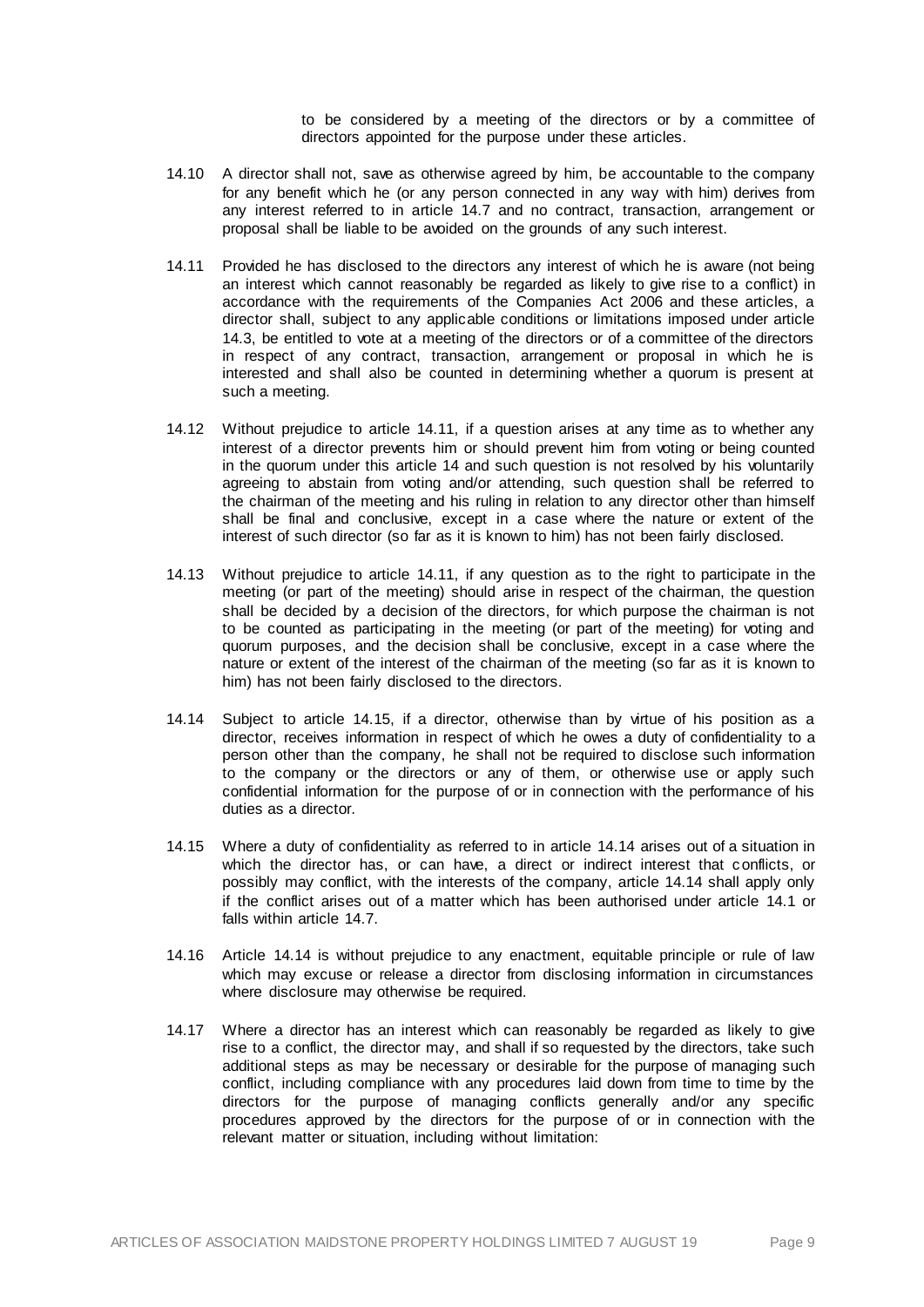- 14.17.1 absenting himself from any meeting or part of a meeting of the directors or of any committee of the directors at which the relevant matter or situation falls to be considered or is otherwise significant; and
- 14.17.2 not reviewing documents or information made available to the directors generally in relation to such matter or situation.
- 14.18 The company may by ordinary resolution ratify any contract, transaction, arrangement or proposal not properly authorised by reason of a contravention of any provision of this articl[e 14.](#page-10-1)
- 14.19 For the purposes of this article [14,](#page-10-1) where the context permits, any reference to an interest includes a duty and any reference to a conflict of interest includes a conflict of interest and duty and a conflict of duties.
- 14.20 For the purposes of this article, references to proposed decisions and decisionmaking processes include any directors' meeting or part of a directors' meeting.
- 14.21 In addition to the above provisions of this article [14,](#page-10-1) subject to the provisions of the Companies Acts and provided (if these articles so require) that he has declared to the directors in accordance with the provisions of these articles, the nature and extent of his interest, a director may (save to the extent not permitted by law from time to time). notwithstanding his office, have an interest arising from any duty he may owe to, or interest he may have as an employee, director, trustee, member, partner, officer or representative of, or a consultant to, Maidstone Borough Council.

# 15. **RECORDS OF DECISIONS TO BE KEPT**

The directors must ensure that the company keeps a record, in writing, for at least 10 years from the date of the decision recorded, of every unanimous or majority decision taken by the directors.

## 16. **DIRECTORS' DISCRETION TO MAKE FURTHER RULES**

Subject to the articles, the directors may make any rule which they think fit about how they take decisions, and about how such rules are to be recorded or communicated to directors.

#### **APPOINTMENT OF DIRECTORS**

## 17. **METHODS OF APPOINTING DIRECTORS**

- 17.1 Any person who is willing to act as a director, and is permitted by law to do so, may be appointed to be a director by ordinary resolution.
- <span id="page-13-0"></span>17.2 In any case where, as a result of death or bankruptcy, the company has no shareholders and no directors, the transmittees of the last shareholder to have died or to have a bankruptcy order made against him (as the case may be) have the right, by notice in writing, to appoint a natural person who is willing to act (and is permitted to do so) to be a director.
- 17.3 For the purposes of paragraph [17.2,](#page-13-0) where 2 or more shareholders die in circumstances rendering it uncertain who was the last to die, a younger shareholder is deemed to have survived an older shareholder.

# 18. **TERMINATION OF DIRECTOR'S APPOINTMENT**

18.1 A person ceases to be a director as soon as: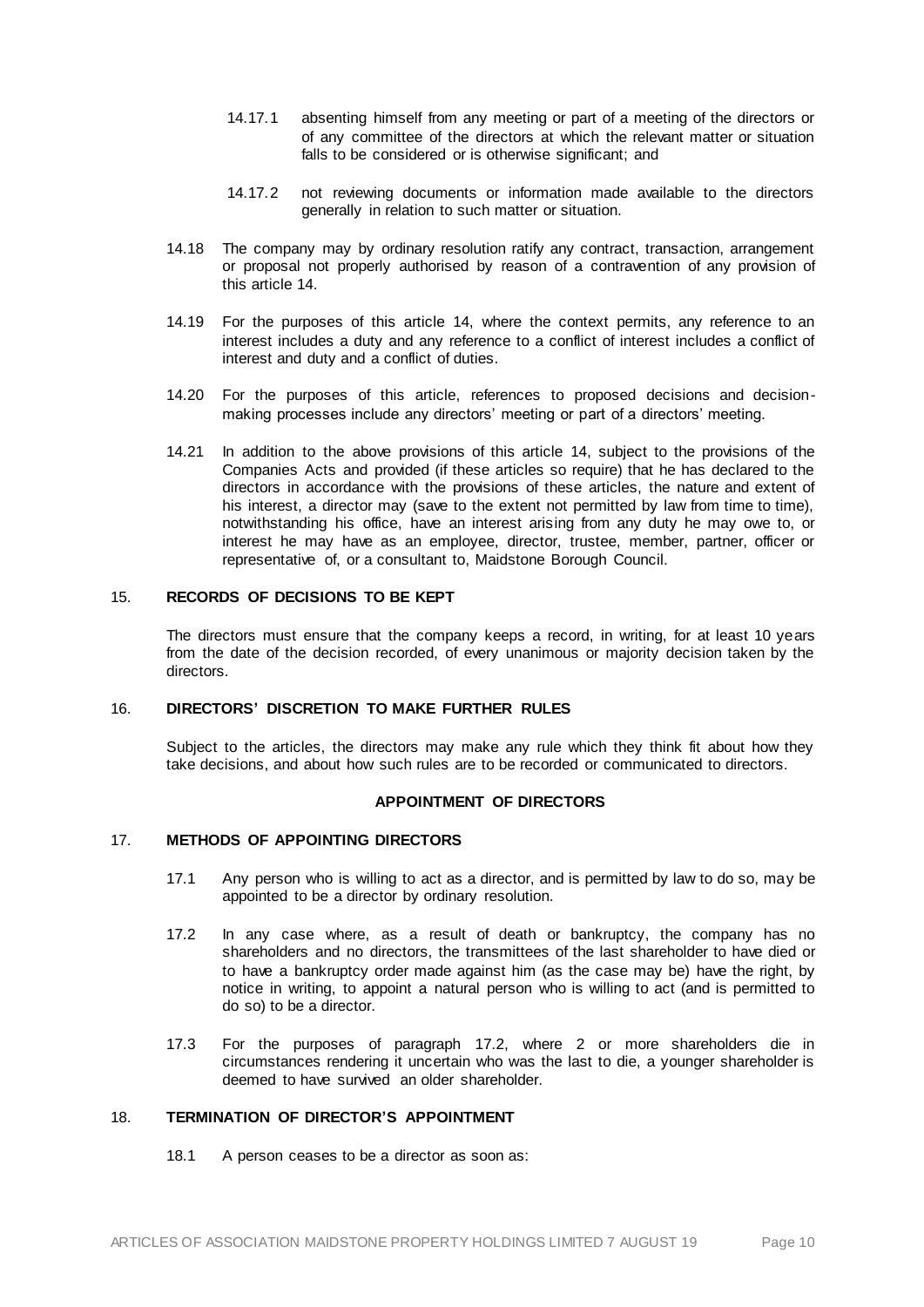- 18.1.1 that person ceases to be a director by virtue of any provision of the Companies Act 2006 or is prohibited from being a director by law;
- 18.1.2 a bankruptcy order is made against that person;
- 18.1.3 a composition is made with that person's creditors generally in satisfaction of that person's debts;
- 18.1.4 a registered medical practitioner with appropriate qualifications and experience gives a written opinion to the company stating that that person has become physically or mentally incapable of acting as a director and, on the balance of probabilities, is likely to remain so for more than three months;
- 18.1.5 the board serves notice on that person to the effect that his appointment is terminated by reason of repeated non-attendance at meetings of the board (without the consent of the other directors, such consent not to be unreasonably withheld or delayed) over a period of 6 consecutive months;
- 18.1.6 by reason of that person's mental health, a court makes an order which wholly or partly prevents that person from personally exercising any powers or rights which that person would otherwise have; or
- 18.1.7 notification is received by the company from the director that the director is resigning from office, and such resignation has taken effect in accordance with its terms; or that the controlling shareholder has removed them;
- 18.1.8 that person ceases to be an elected member or officer/employee of Maidstone Borough Council (only where that person was elected member or officer/employee on appointment as a director).

# 19. **DIRECTORS' REMUNERATION**

- 19.1 Subject article 19.3, article 19.4 and to the terms of any agreement in writing between the company and the holders of a majority of the shares, the directors are entitled to such remuneration as the directors determine:
	- 19.1.1 for their services to the company as directors; and
	- 19.1.2 for any other service which they undertake for the company.
- 19.2 Unless the directors decide otherwise, directors are not accountable to the company for any remuneration which they receive as directors or other officers or employees of the company's subsidiaries or of any other body corporate in which the company is interested.
- 19.3 Where any director is an elected member of Maidstone Borough Council then such a director may only be paid such fees and/or expenses as are permitted by the Local Authorities (Companies) Order 1995.
- 19.4 Where any director or secretary is an officer/employee of Maidstone Borough Council then they shall not be entitled to any remuneration from the company.

# 20. **EXPENSES**

20.1 Subject article 19.3, article 20.2 and to the terms of any agreement in writing between the Company and the holders of a majority of the shares, the company may pay any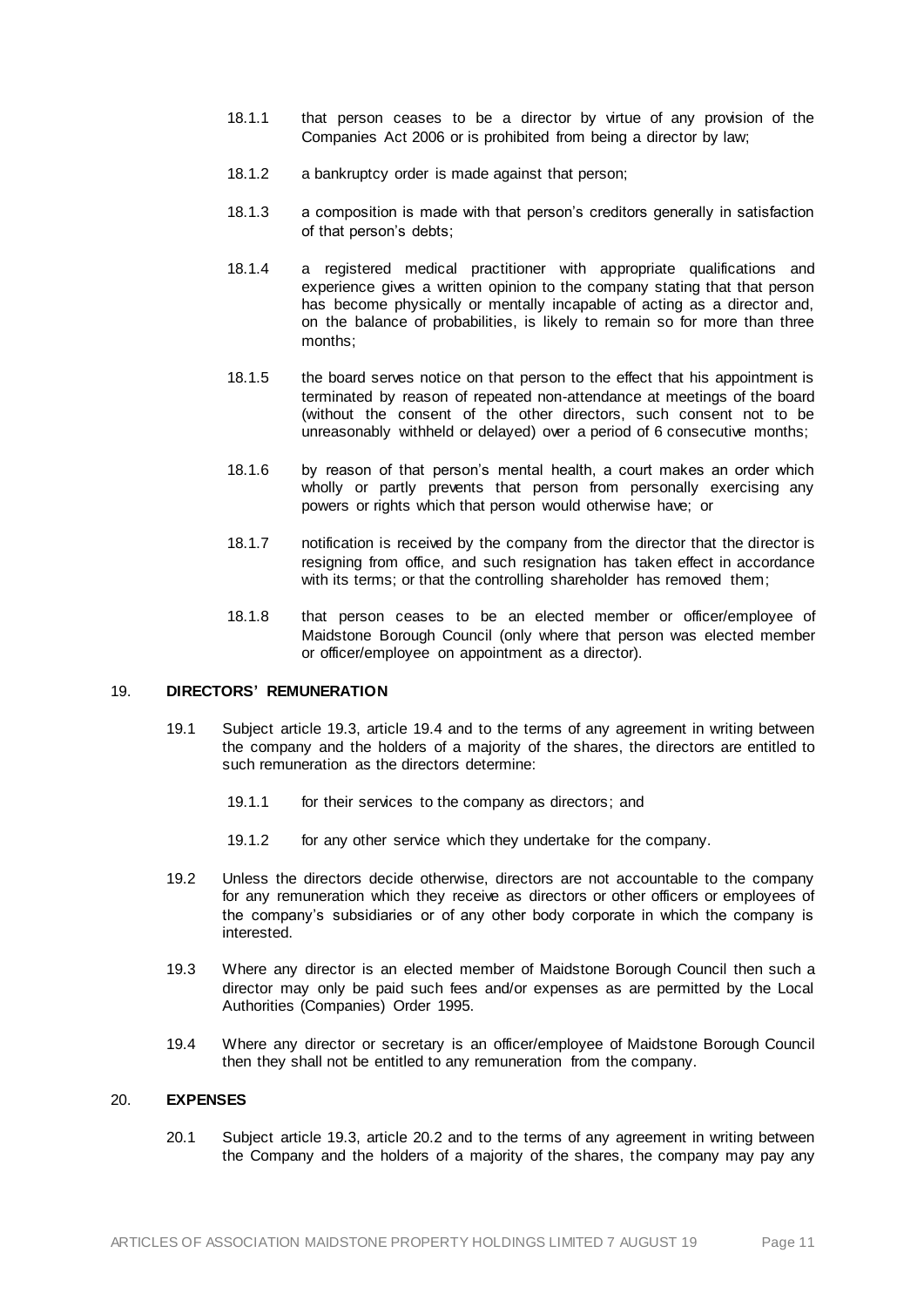reasonable expenses which the directors and the secretary properly incur in connection with their attendance at:

- 20.1.1 meetings of directors or committees of directors;
- 20.1.2 general meetings; or
- 20.1.3 separate meetings of the holders of any class of shares or of debentures of the company,

or otherwise in connection with the exercise of their powers and the discharge of their responsibilities in relation to the company.

20.2 Where any director or secretary is an officer/employee of Maidstone Borough Council then they shall not be entitled to claim expenses from the Company.

#### 21. **SECRETARY**

The directors may appoint any person who is willing to act as the secretary for such term, at such remuneration and upon such conditions as they may think fit and from time to time remove such person and appoint a replacement, in each case by a decision of the directors.

#### **PART 3**

## **SHARES AND DISTRIBUTIONS**

#### **SHARES**

## 22. **COMPANY'S LIEN OVER SHARES**

- 22.1 The company has a lien (the "**company's lien**") over every share, whether or not fully paid, which is registered in the name of any person indebted or under any liability to the company, whether he is the sole registered holder of the share or one of several joint holders, for all monies payable by him (either alone or jointly with any other person) to the company, whether payable immediately or at some time in the future.
- 22.2 The company's lien over a share:
	- 22.2.1 takes priority over any third party's interest in that share; and
	- 22.2.2 extends to any dividend or other money payable by the company in respect of that share and (if the lien is enforced and the share is sold by the company) the proceeds of sale of that share.
- 22.3 The directors may at any time decide that a share which is or would otherwise be subject to the company's lien shall not be subject to it, either wholly or in part.

# 23. **ENFORCEMENT OF THE COMPANY'S LIEN**

- 23.1 Subject to the provisions of this article, if:
	- 23.1.1 a lien enforcement notice has been given in respect of a share; and
	- 23.1.2 the person to whom the notice was given has failed to comply with it,

the company may sell that share in such manner as the directors decide.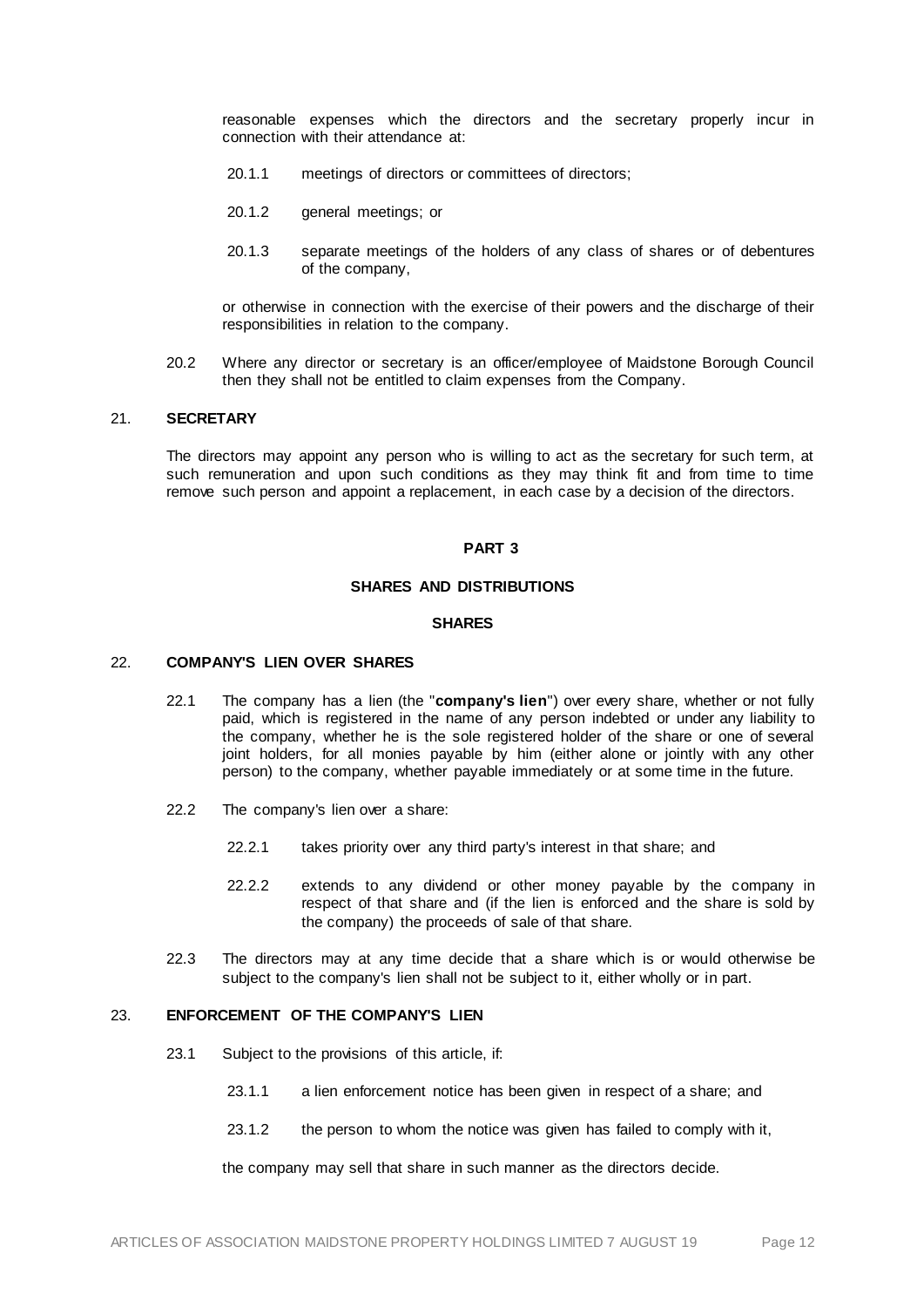- 23.2 A lien enforcement notice:
	- 23.2.1 may only be given in respect of a share which is subject to the company's lien, in respect of which a sum is payable and the due date for payment of that sum has passed;
	- 23.2.2 must specify the share concerned;
	- 23.2.3 must require payment of the sum within 14 clear days of the notice (that is, excluding the date on which the notice is given and the date on which that 14 day period expires);
	- 23.2.4 must be addressed either to the holder of the share or to a transmittee of that holder; and
	- 23.2.5 must state the company's intention to sell the share if the notice is not complied with.
- 23.3 Where shares are sold under this article:
	- 23.3.1 the directors may authorise any person to execute an instrument of transfer of the shares to the purchaser or to a person nominated by the purchaser; and
	- 23.3.2 the transferee is not bound to see to the application of the consideration and the transferee's title is not affected by any irregularity in or invalidity of the process leading to the sale.
- 23.4 The net proceeds of any such sale (after payment of the costs of sale and any other costs of enforcing the lien) must be applied:
	- 23.4.1 first, in payment of so much of the sum for which the lien exists as was payable at the date of the lien enforcement notice; and
	- 23.4.2 second, to the person entitled to the shares at the date of the sale, but only after the certificate for the shares sold has been surrendered to the company for cancellation, or an indemnity in a form reasonably satisfactory to the directors has been given for any lost certificates, and subject to a lien equivalent to the company's lien for any money payable (whether payable immediately or at some time in the future) as existed upon the shares before the sale in respect of all shares registered in the name of such person (whether as the sole registered holder or as one of several joint holders) after the date of the lien enforcement notice.
- 23.5 A statutory declaration by a director or the company secretary that the declarant is a director or the company secretary and that a share has been sold to satisfy the company's lien on a specified date:
	- 23.5.1 is conclusive evidence of the facts stated in it as against all persons claiming to be entitled to the share; and
	- 23.5.2 subject to compliance with any other formalities of transfer required by the articles or by law, constitutes a good title to the share.

# 24. **CALL NOTICES**

24.1 Subject to the articles and the terms on which shares are allotted, the directors may send a notice (a "**call notice**") to a shareholder requiring the shareholder to pay the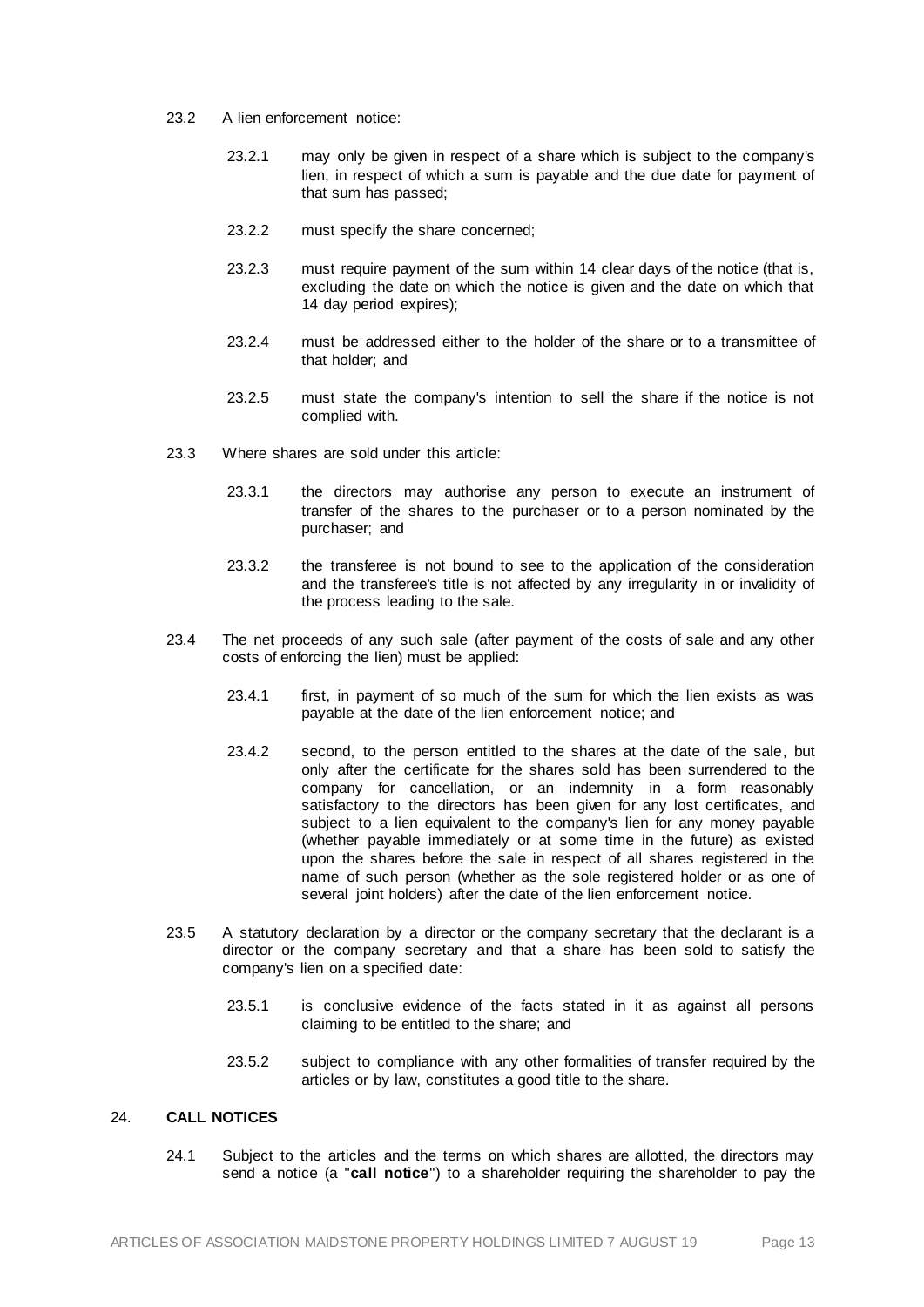company a specified sum of money (a "**call**") which is payable to the company at the date when the directors decide to send the call notice.

- 24.2 A call notice:
	- 24.2.1 may not require a shareholder to pay a call which exceeds the total amount of his indebtedness or liability to the company;
	- 24.2.2 must state when and how any call to which it relates is to be paid; and
	- 24.2.3 may permit or require the call to be made in instalments.
- 24.3 A shareholder must comply with the requirements of a call notice, but no shareholder is obliged to pay any call before 14 clear days (that is, excluding the date on which the notice is given and the date on which that 14 day period expires) have passed since the notice was sent.
- 24.4 Before the company has received any call due under a call notice the directors may:
	- 24.4.1 revoke it wholly or in part; or
	- 24.4.2 specify a later time for payment than is specified in the notice,

by a further notice in writing to the shareholder in respect of whose shares the call is made.

#### 25. **LIABILITY TO PAY CALLS**

- 25.1 Liability to pay a call is not extinguished or transferred by transferring the shares in respect of which it is required to be paid.
- 25.2 Joint holders of a share are jointly and severally liable to pay all calls in respect of that share.
- 25.3 Subject to the terms on which shares are allotted, the directors may, when issuing shares, provide that call notices sent to the holders of those shares may require them:
	- 25.3.1 to pay calls which are not the same; or
	- 25.3.2 to pay calls at different times.

#### 26. **WHEN CALL NOTICE NEED NOT BE ISSUED**

- 26.1 A call notice need not be issued in respect of sums which are specified, in the terms on which a share is issued, as being payable to the company in respect of that share:
	- 26.1.1 on allotment;
	- 26.1.2 on the occurrence of a particular event; or
	- 26.1.3 on a date fixed by or in accordance with the terms of issue.
- 26.2 But if the due date for payment of such a sum has passed and it has not been paid, the holder of the share concerned is treated in all respects as having failed to comply with a call notice in respect of that sum, and is liable to the same consequences as regards the payment of interest and forfeiture.

# 27. **FAILURE TO COMPLY WITH CALL NOTICE: AUTOMATIC CONSEQUENCES**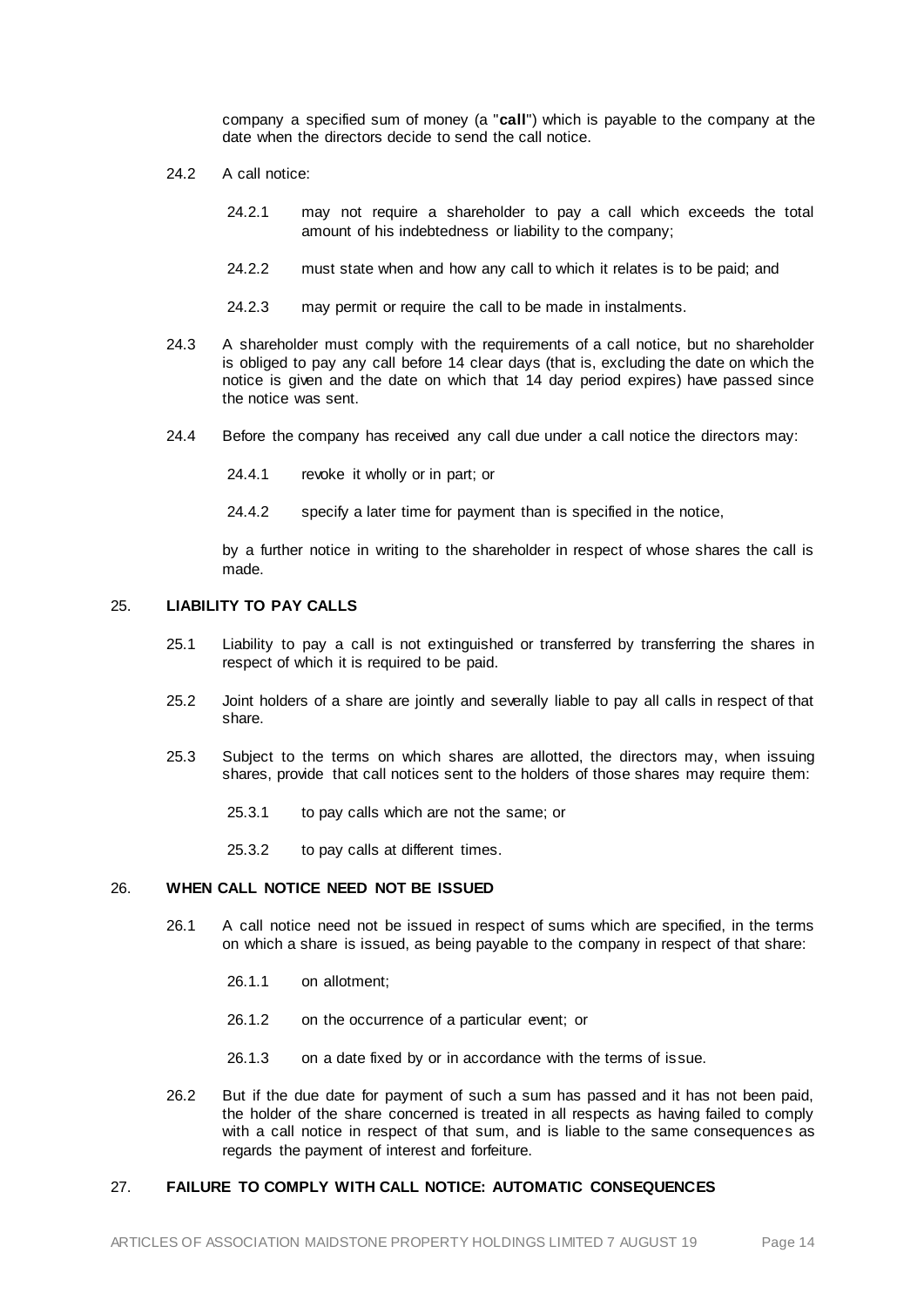- 27.1 If a person is liable to pay a call and fails to do so by the call payment date:
	- 27.1.1 the directors may issue a notice of intended forfeiture to that person; and
	- 27.1.2 until the call is paid, that person must pay the company interest on the call from the call payment date at the relevant rate.
- 27.2 For the purposes of this article:
	- 27.2.1 the "call payment date" is the time when the call notice states that a call is payable, unless the directors give a notice specifying a later date, in which case the "call payment date" is that later date; and
	- 27.2.2 the "relevant rate" is:
		- (a) the rate fixed by the terms on which the share in respect of which the call is due was allotted:
		- (b) such other rate as was fixed in the call notice which required payment of the call, or has otherwise been determined by the directors; or
		- (c) if no rate is fixed in either of these ways, 5 per cent per annum.
- 27.3 The relevant rate must not exceed by more than 5 percentage points the base lending rate most recently set by the Monetary Policy Committee of the Bank of England in connection with its responsibilities under Part 2 of the Bank of England Act 1998.
- 27.4 The directors may waive any obligation to pay interest on a call wholly or in part.

## 28. **NOTICE OF INTENDED FORFEITURE**

- 28.1 A notice of intended forfeiture:
	- 28.1.1 may be sent in respect of any share in respect of which a call has not been paid as required by a call notice;
	- 28.1.2 must be sent to the holder of that share (or all the joint holders of that share) or to a transmittee of that holder;
	- 28.1.3 must require payment of the call and any accrued interest and all expenses that may have been incurred by the company by reason of such non-payment by a date which is not less than 14 clear days after the date of the notice (that is, excluding the date on which the notice is given and the date on which that 14 day period expires);
	- 28.1.4 must state how the payment is to be made; and
	- 28.1.5 must state that, if the notice is not complied with, the shares in respect of which the call is payable will be liable to be forfeited.

# 29. **DIRECTORS' POWER TO FORFEIT SHARES**

If a notice of intended forfeiture is not complied with before the date by which payment of the call is required in the notice of intended forfeiture, the directors may decide that any share in respect of which it was given is forfeited, and the forfeiture is to include all dividends or other moneys payable in respect of the forfeited shares and not paid before the forfeiture.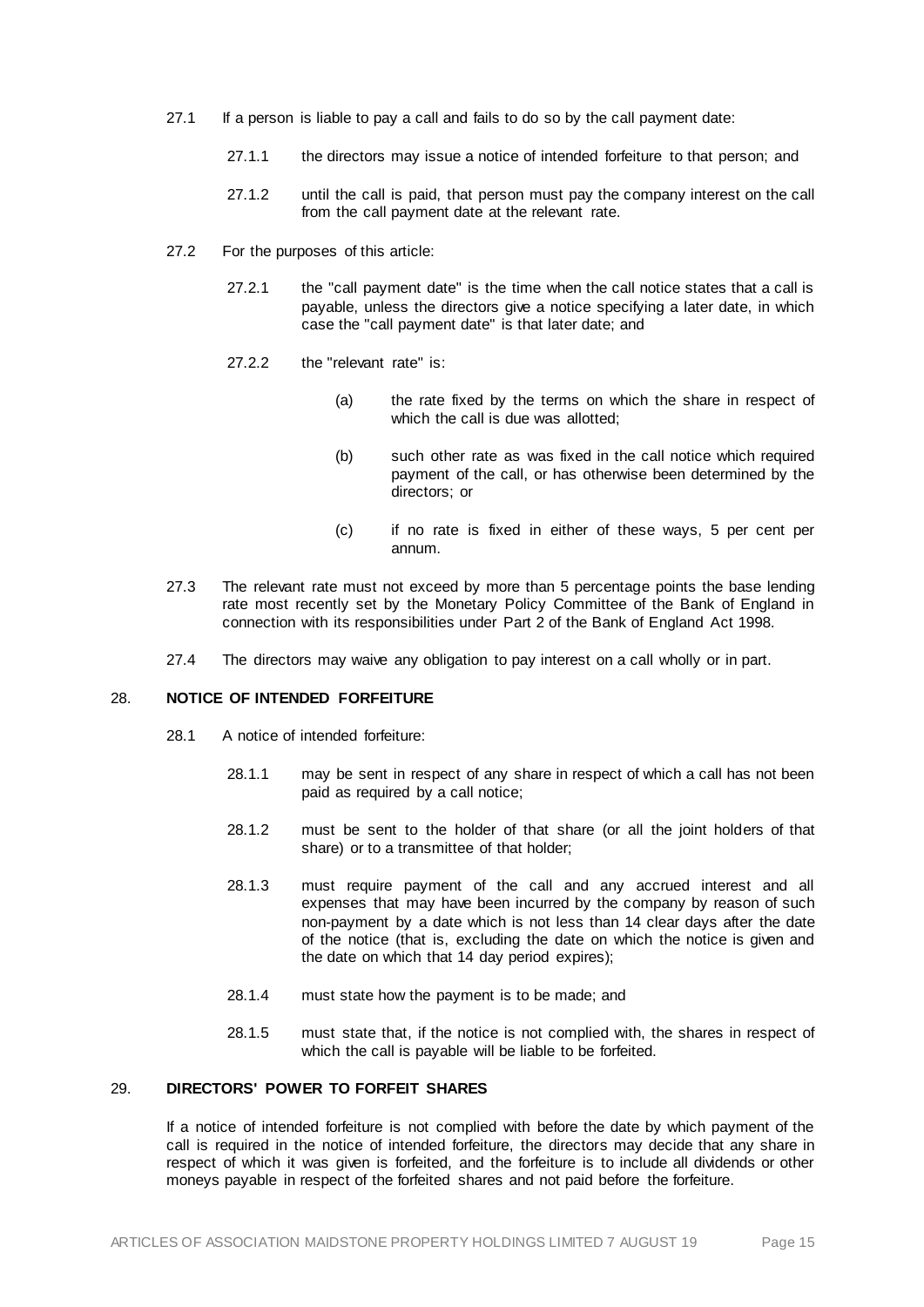#### 30. **EFFECT OF FORFEITURE**

- 30.1 Subject to the articles, the forfeiture of a share extinguishes:
	- 30.1.1 all interests in that share, and all claims and demands against the company in respect of it; and
	- 30.1.2 all other rights and liabilities incidental to the share as between the person whose share it was prior to the forfeiture and the company.
- 30.2 Any share which is forfeited in accordance with the articles:
	- 30.2.1 is deemed to have been forfeited when the directors decide that it is forfeited;
	- 30.2.2 is deemed to be the property of the company; and
	- 30.2.3 may be sold, re-allotted or otherwise disposed of as the directors think fit.
- 30.3 If a person's shares have been forfeited:
	- 30.3.1 the company must send that person notice that forfeiture has occurred and record it in the register of shareholders;
	- 30.3.2 that person ceases to be a shareholder in respect of those shares;
	- 30.3.3 that person must surrender the certificate for the shares forfeited to the company for cancellation;
	- 30.3.4 that person remains liable to the company for all sums payable by that person under the articles at the date of forfeiture in respect of those shares, including any interest (whether accrued before or after the date of forfeiture); and
	- 30.3.5 the directors may waive payment of such sums wholly or in part or enforce payment without any allowance for the value of the shares at the time of forfeiture or for any consideration received on their disposal.
- 30.4 At any time before the company disposes of a forfeited share, the directors may decide to cancel the forfeiture on payment of all calls and interest and expenses due in respect of it and on such other terms as they think fit.

## 31. **PROCEDURE FOLLOWING FORFEITURE**

- 31.1 If a forfeited share is to be disposed of by being transferred, the company may receive the consideration for the transfer and the directors may authorise any person to execute the instrument of transfer.
- 31.2 A statutory declaration by a director or the company secretary that the declarant is a director or the company secretary and that a share has been forfeited on a specified date:
	- 31.2.1 is conclusive evidence of the facts stated in it as against all persons claiming to be entitled to the share; and
	- 31.2.2 subject to compliance with any other formalities of transfer required by the articles or by law, constitutes a good title to the share.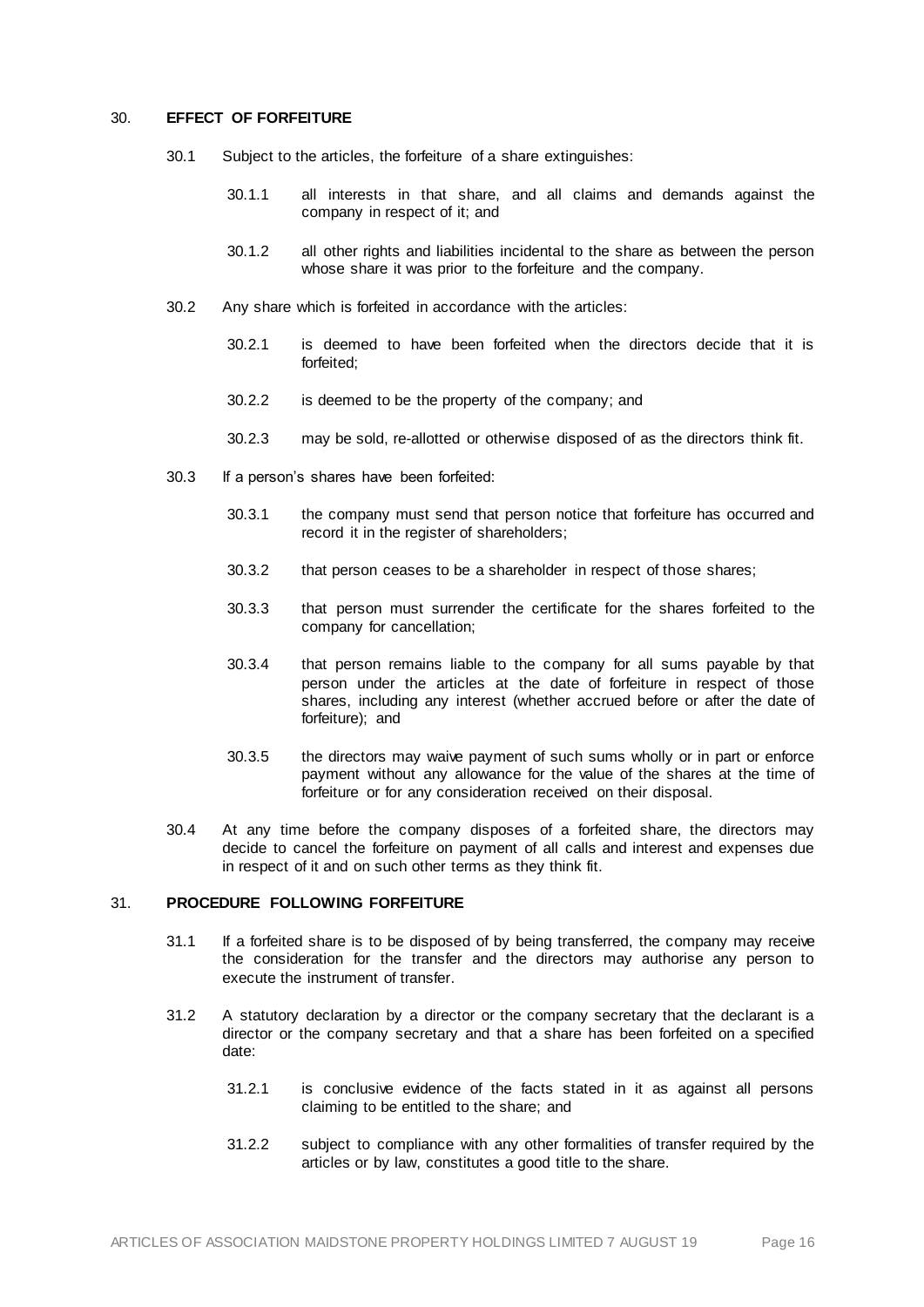- 31.3 A person to whom a forfeited share is transferred is not bound to see to the application of the consideration (if any) nor is that person's title to the share affected by any irregularity in or invalidity of the process leading to the forfeiture or transfer of the share.
- 31.4 If the company sells a forfeited share, the person who held it prior to its forfeiture is entitled to receive from the company the proceeds of such sale, net of any commission, and excluding any amount which:
	- 31.4.1 was, or would have become, payable; and
	- 31.4.2 had not, when that share was forfeited, been paid by that person in respect of that share,

but no interest is payable to such a person in respect of such proceeds and the company is not required to account for any money earned on them.

31.5 Any sale of a forfeited share shall be subject to the pre-emption rights contained in article [38.](#page-22-0)

# 32. **SURRENDER OF SHARES**

- 32.1 A shareholder may surrender any share:
	- 32.1.1 in respect of which the directors may issue a notice of intended forfeiture;
	- 32.1.2 which the directors may forfeit; or
	- 32.1.3 which has been forfeited.
- 32.2 The directors may accept the surrender of any such share.
- 32.3 The effect of surrender on a share is the same as the effect of forfeiture on that share.
- 32.4 A share which has been surrendered may be dealt with in the same way as a share which has been forfeited.

# 33. **SHARE CAPITAL**

- 33.1 The issued share capital of the company as at the date of adoption of these articles is £100, comprising one hundred shares with a nominal value of £1 each.
- 33.2 The directors of the company may not exercise any power of the company to:
	- 33.2.1 allot shares in the company; or
	- 33.2.2 grant any right to subscribe for, or to convert any security into, shares in the company,

other than to the extent authorised by resolution of the company from time to time. For the avoidance of doubt, the prohibition set out in this article 33.2 extends to shares or rights granted in pursuance of employees' share scheme as defined in section 1166 of the Companies Act 2006.

# 34. **COMPANY NOT BOUND BY LESS THAN ABSOLUTE INTERESTS**

Except as required by law, no person is to be recognised by the company as holding any share upon any trust, and except as otherwise required by law or the articles, the company is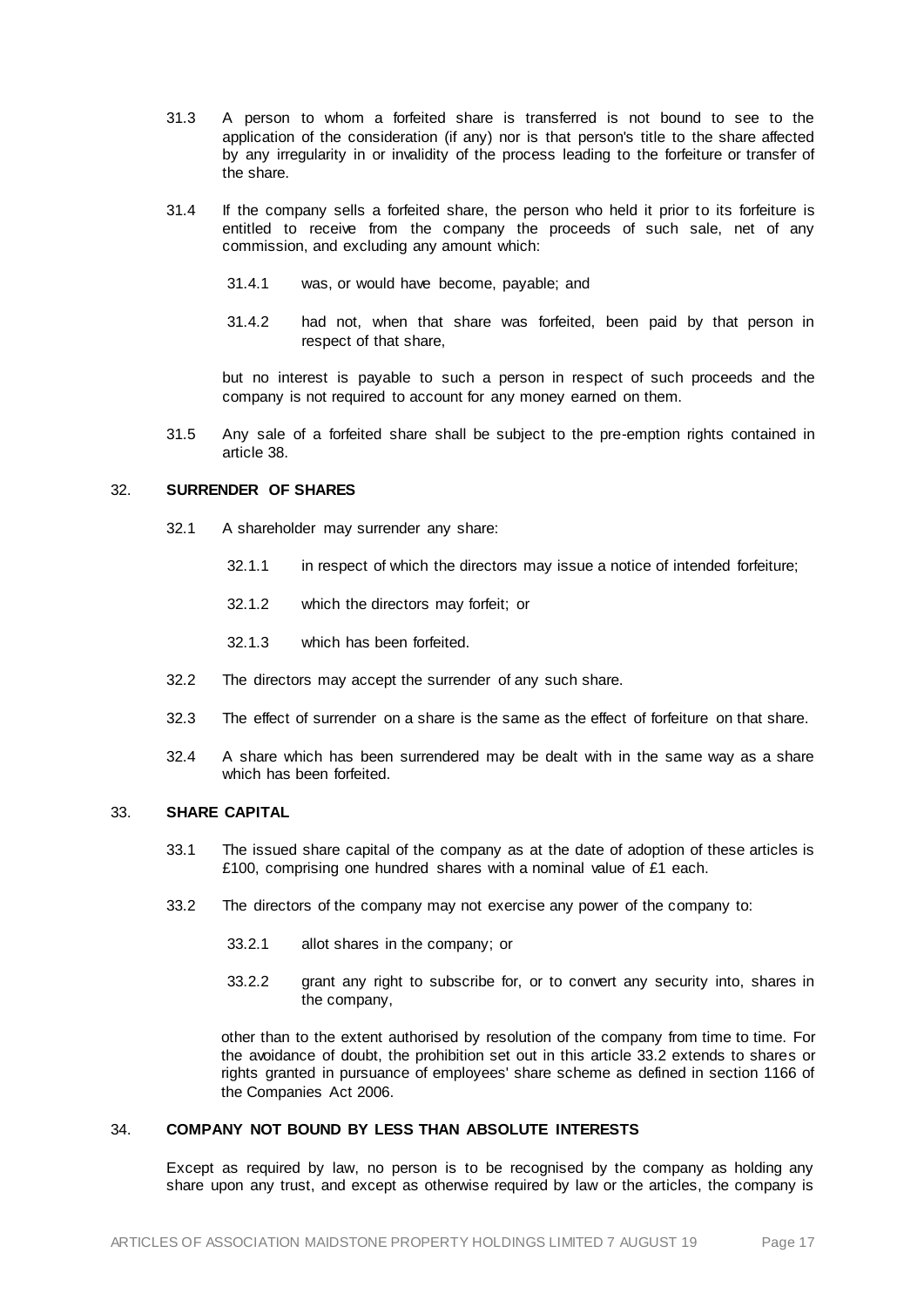not in any way to be bound by or recognise any interest in a share other than the holder's absolute ownership of it and all the rights attaching to it.

#### 35. **SHARE CERTIFICATES**

- 35.1 The company must issue each shareholder, free of charge, with one or more certificates in respect of the shares which that shareholder holds.
- 35.2 Every certificate must specify:
	- 35.2.1 in respect of how many shares, of what class, it is issued;
	- 35.2.2 the nominal value of those shares; and
	- 35.2.3 any distinguishing numbers assigned to them.
- 35.3 No certificate may be issued in respect of shares of more than one class.
- 35.4 If more than one person holds a share, only one certificate may be issued in respect of it.
- 35.5 Certificates must:
	- 35.5.1 have affixed to them the company's common seal; or
	- 35.5.2 be otherwise executed in accordance with the Companies Acts.

#### 36. **REPLACEMENT SHARE CERTIFICATES**

- 36.1 If a certificate issued in respect of a shareholder's shares is:
	- 36.1.1 damaged or defaced; or
	- 36.1.2 said to be lost, stolen or destroyed,

that shareholder is entitled to be issued with a replacement certificate in respect of the same shares.

- 36.2 A shareholder exercising the right to be issued with such a replacement certificate:
	- 36.2.1 may at the same time exercise the right to be issued with a single certificate or separate certificates;
	- 36.2.2 must return the certificate which is to be replaced to the company if it is damaged or defaced; and
	- 36.2.3 must comply with such conditions as to evidence and indemnity as the directors decide.

## 37. **SHARE TRANSFERS**

- 37.1 Subject to article [38,](#page-22-0) shares may be transferred by means of an instrument of transfer in any usual form or any other form approved by the directors, which is executed by or on behalf of the transferor.
- 37.2 No fee may be charged for registering any instrument of transfer or other document relating to or affecting the title to any share.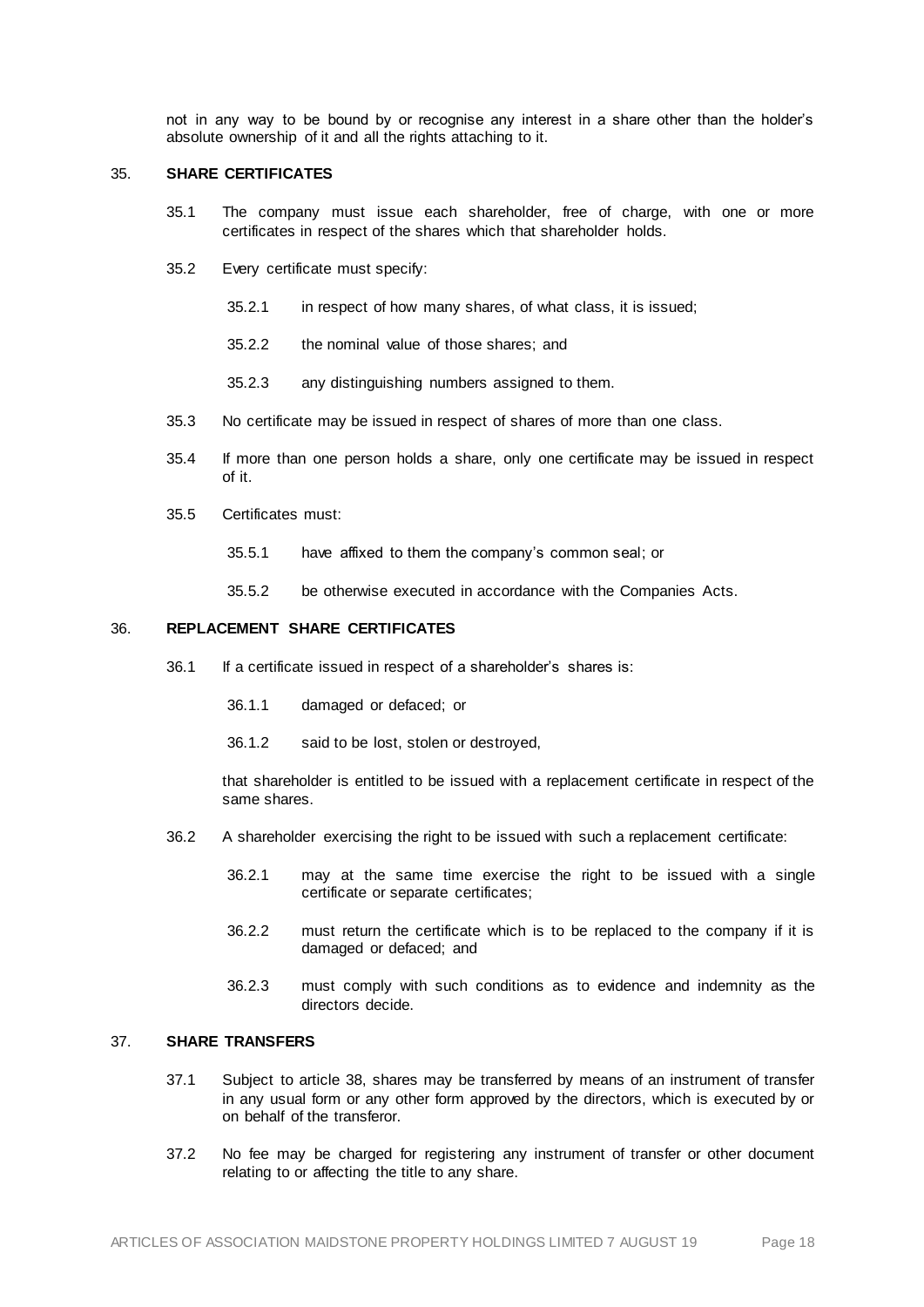- 37.3 The company may retain any instrument of transfer which is registered.
- 37.4 The transferor remains the holder of a share until the transferee's name is entered in the register of members as holder of it.
- 37.5 The directors may refuse to register the transfer of a share; if they do so, the instrument of transfer must be returned to the transferee with the notice of refusal within two months unless they suspect that the proposed transfer may be fraudulent.

#### <span id="page-22-0"></span>38. **TRANSFER OF SHARES SUBJECT TO PRE-EMPTION RIGHTS**

- 38.1 In this article, references to a transfer of a share include the transfer or assignment of a beneficial or other interest in that share or the creation of a trust or encumbrance over that share and reference to a share includes a beneficial or other interest in a share.
- 38.2 Any transfer of shares by a shareholder shall be subject to the pre-emption rights in this article.
- 38.3 A shareholder wishing to transfer some or all of his shares ("**Seller**") shall, before transferring or agreeing to transfer any shares, give a notice in writing to the company ("**Transfer Notice**") specifying:
	- 38.3.1 the number of the shares for sale ("**Sale Shares**");
	- 38.3.2 if the Seller wishes to sell the Sale Shares to a third party, the name of the proposed transferee;
	- 38.3.3 the price (in cash) per share at which he wishes to transfer the Sale Shares subject to the directors being satisfied (and to that end being provided with such evidence as they may reasonably require) that the proposed price represents a fair value for the Sale Shares and, if the directors are not satisfied with the specified price, it shall be determined in accordance with article [38.4](#page-22-1) ("**Transfer Price**"); and
	- 38.3.4 whether the Transfer Notice is conditional on all, or a specific number of, the Sale Shares being sold ("**Minimum Transfer Condition**").
- <span id="page-22-2"></span><span id="page-22-1"></span>38.4 If the directors are not satisfied with the price specified in the Transfer Notice then within 10 days of the Transfer Notice being received:
	- 38.4.1 the Seller and the directors shall use all reasonable endeavours to agree the fair value of the Sale Shares; or
	- 38.4.2 if no such agreement can be reached within the said 10 day period, fair value for the Sale Shares shall be determined by the auditors for the time being of the company or (if the Seller shall require) by some other chartered accountant to be nominated by the President for the time being of the Institute of Chartered Accountants in England and Wales who shall act as an expert and not as an arbitrator, and whose determination as to the fair value of the Sale Shares shall be conclusive.
- <span id="page-22-3"></span>38.5 Within 48 hours of the fair value being determined in accordance with articl[e 38.4.2](#page-22-2) the directors shall notify the Seller of the fair value of the Sale Shares. If the Seller disputes the fair value, he may, by written notice to the directors within 48 hours of receiving notice of the same, withdraw the Transfer Notice. If the Seller does not withdraw the Transfer Notice within the 48 hour period or he indicates his agreement to the fair value during that time, the directors shall, as soon as practicable thereafter, offer the Sale Shares for sale to the shareholders in the manner set out in articl[e 38.8.](#page-23-0)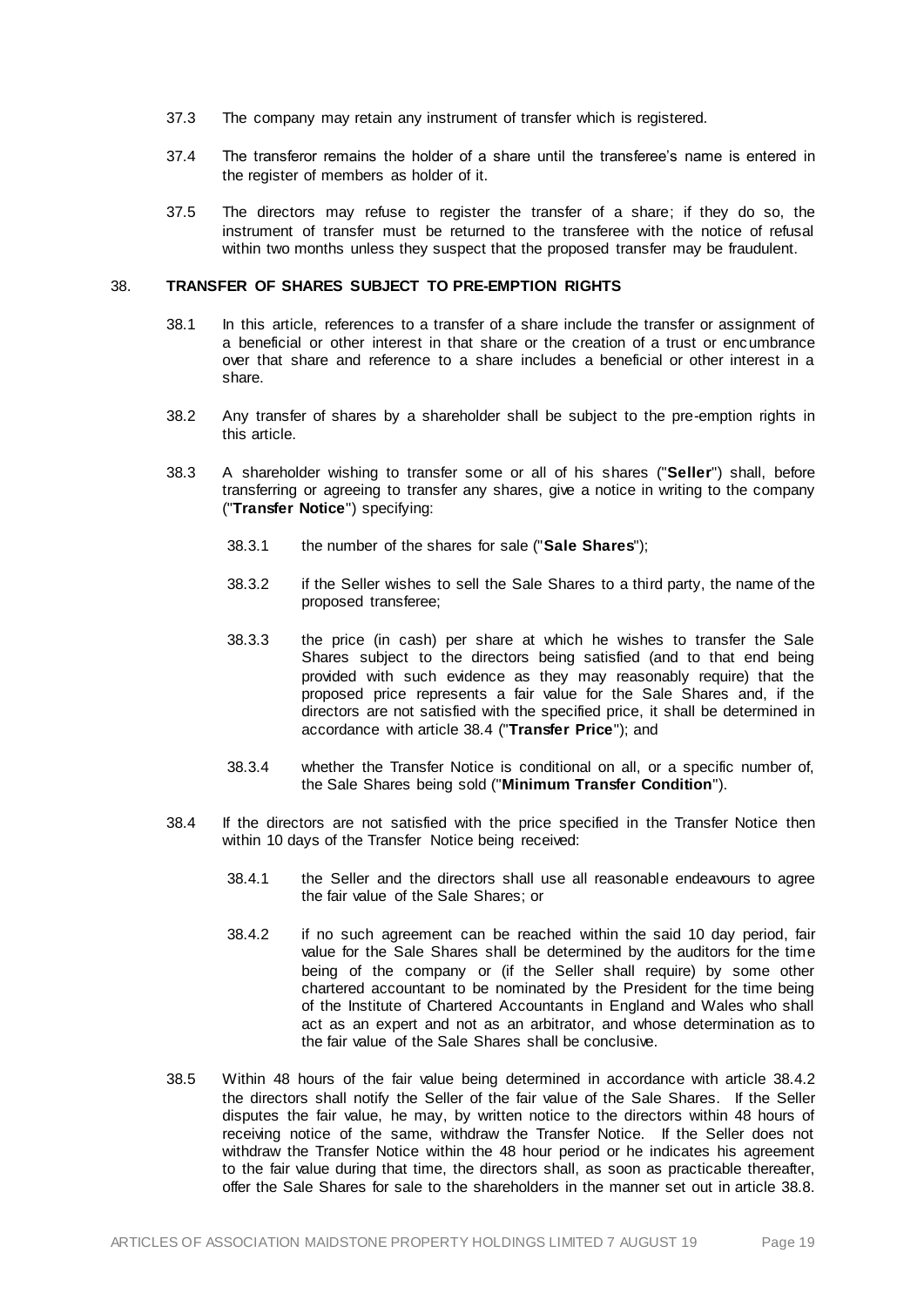Each offer shall be in writing and give details of the number and Transfer Price of the Sale Shares offered.

- 38.6 Otherwise than in accordance with articl[e 38.5](#page-22-3) once given (or deemed to have been given) under these articles, a Transfer Notice may not be withdrawn.
- 38.7 A Transfer Notice appoints the company the agent of the Seller for the sale of the Sale Shares at the Transfer Price.
- <span id="page-23-0"></span>38.8 The directors shall offer the Sale Shares to all shareholders other than the Seller ("**Continuing Shareholders**"), inviting them to apply in writing within 28 days of the date of the offer ("**First Offer Period**") for the maximum number of Sale Shares they wish to buy.

If the Sale Shares are subject to a Minimum Transfer Condition, any allocation made under this article [38.8](#page-23-0) and article [38.9](#page-23-1) shall be conditional on the fulfilment of the Minimum Transfer Condition.

If, at the end of the First Offer Period, the number of Sale Shares applied for is equal to or exceeds the number of Sale Shares, the directors shall allocate the Sale Shares to each Continuing Shareholder who has applied for Sale Shares in the proportion which his existing holding of shares bears to the total number of shares held by those Continuing Shareholders who have applied for Sale Shares. Fractional entitlements shall be rounded to the nearest whole number. No allocation shall be made to a Continuing Shareholder of more than the maximum number of Sale Shares which he has stated he is willing to buy.

If, at the end of the First Offer Period, the total number of Sale Shares applied for is less than the number of Sale Shares, the directors shall allocate the Sale Shares to the Continuing Shareholders in accordance with their applications. The balance ("**Initial Surplus Shares**") shall be dealt with in accordance with article [38.9.](#page-23-1)

<span id="page-23-1"></span>38.9 At the end of the First Offer Period, the Board shall offer the Initial Surplus Shares to all the Continuing Shareholders, inviting them to apply in writing within 28 days of the date of the offer ("**Second Offer Period**") for the maximum number of Initial Surplus Shares they wish to buy.

If, at the end of the Second Offer Period, the number of Initial Surplus Shares applied for exceeds the number of Initial Surplus Shares, the directors shall allocate the remaining Initial Surplus Shares to each Continuing Shareholder who has applied for Initial Surplus Shares in the proportion that his existing holding of shares (including any Sale Shares) bears to the total number of shares (including any Sale Shares) held by those Continuing Shareholders who have applied for Initial Surplus Shares during the Second Offer Period. Fractional entitlements shall be rounded to the nearest whole number. No allocation shall be made to a Continuing Shareholder of more than the maximum number of Initial Surplus Shares which he has stated he is willing to buy.

If, at the end of the Second Offer Period, the number of Initial Surplus Shares applied for is less than the number of Initial Surplus Shares, the directors shall allocate the Initial Surplus Shares to the Continuing Shareholders in accordance with their applications. The balance ("**Second Surplus Shares**") shall be dealt with in accordance with articles [38.14](#page-24-0) and [38.15.](#page-24-1)

<span id="page-23-2"></span>38.10 If the Transfer Notice includes a Minimum Transfer Condition and the total number of Sale Shares applied for is less than the number of Sale Shares specified in the Minimum Transfer Condition, the company itself may, subject to compliance with all statutory requirements, purchase the Sale Shares not accepted by the Continuing Shareholders on the terms set out in the Transfer Notice. If the company does not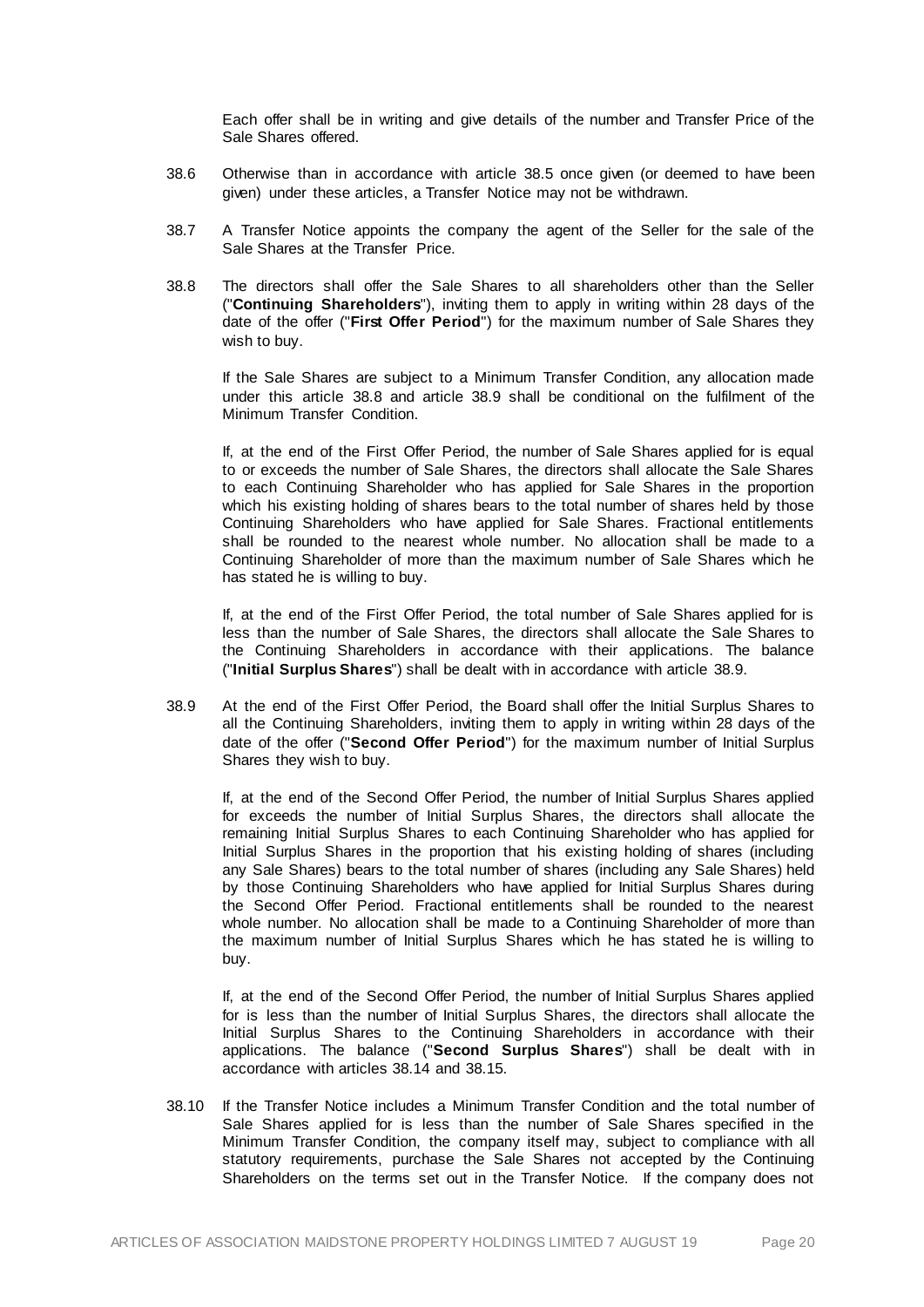purchase the Sale Shares, the directors shall notify the Seller and all those to whom Sale Shares have been conditionally allocated under article [38.8](#page-23-0) and article [38.9,](#page-23-1) stating that the Minimum Transfer Condition has not been met and that the relevant Transfer Notice has lapsed with immediate effect.

38.11 If:

- 38.11.1 the Transfer Notice includes a Minimum Transfer Condition and such Minimum Transfer Condition has been satisfied, or the Transfer Notice does not include a Minimum Transfer Condition; and
- 38.11.2 allocations under article [38.8](#page-23-0) and, if necessary, articl[e 38.9](#page-23-1) have been made in respect of some or all of the Sale Shares,

the directors shall give written notice of allocation ("**Allocation Notice**") to the Seller and each Continuing Shareholder to whom Sale Shares have been allocated (including the company if it is willing to purchase any Sale Shares in accordance with article [38.10\)](#page-23-2) ("**Applicant**"). The Allocation Notice shall specify the number of Sale Shares allocated to each Applicant, the amount payable by each Applicant for the number of Sale Shares allocated to him ("**Consideration**") and the place and time for completion of the transfer of the Sale Shares (which shall be not more than the later of 28 days after the date of the Allocation Notice or, if the company is an Applicant, the date upon which the company complies, in full, with all statutory requirement in relation to the purchase of the Sale Share).

- 38.12 On the service of an Allocation Notice, the Seller shall, against payment of the Consideration, transfer the Sale Shares allocated in accordance with the requirements specified in the Allocation Notice.
- 38.13 If the Seller fails to comply with the requirements of the Allocation Notice:
	- 38.13.1 the chairman of the company (or, failing him, one of the other directors, or some other person nominated by a resolution of the directors) may, on behalf of the Seller:
		- (a) complete, execute and deliver in his name all documents necessary to give effect to the transfer of the relevant Sale Shares to the Applicants;
		- (b) receive the Consideration and give a good discharge for it; and
		- (c) (subject to the transfers being duly stamped) enter the Applicants in the register of shareholders as the holders of the shares purchased by them; and
	- 38.13.2 the company shall pay the Consideration into a separate bank account in the company's name on trust (but without interest) for the Seller until he has delivered his certificate for the relevant shares (or an indemnity, in a form reasonably satisfactory to the directors, in respect of any lost certificate, together with such other evidence (if any) as the directors may reasonably require to prove good title to those shares) to the company.
- <span id="page-24-0"></span>38.14 If an Allocation Notice does not relate to all of the Sale Shares then the company itself may, subject to compliance with all statutory requirements, purchase the remaining Sale Shares on the terms set out in the Transfer Notice.
- <span id="page-24-1"></span>38.15 If the company does not purchase the Sale Shares in accordance with article [38.14](#page-24-0) then, subject to article [38.16](#page-25-0) and within 4 weeks following service of the Allocation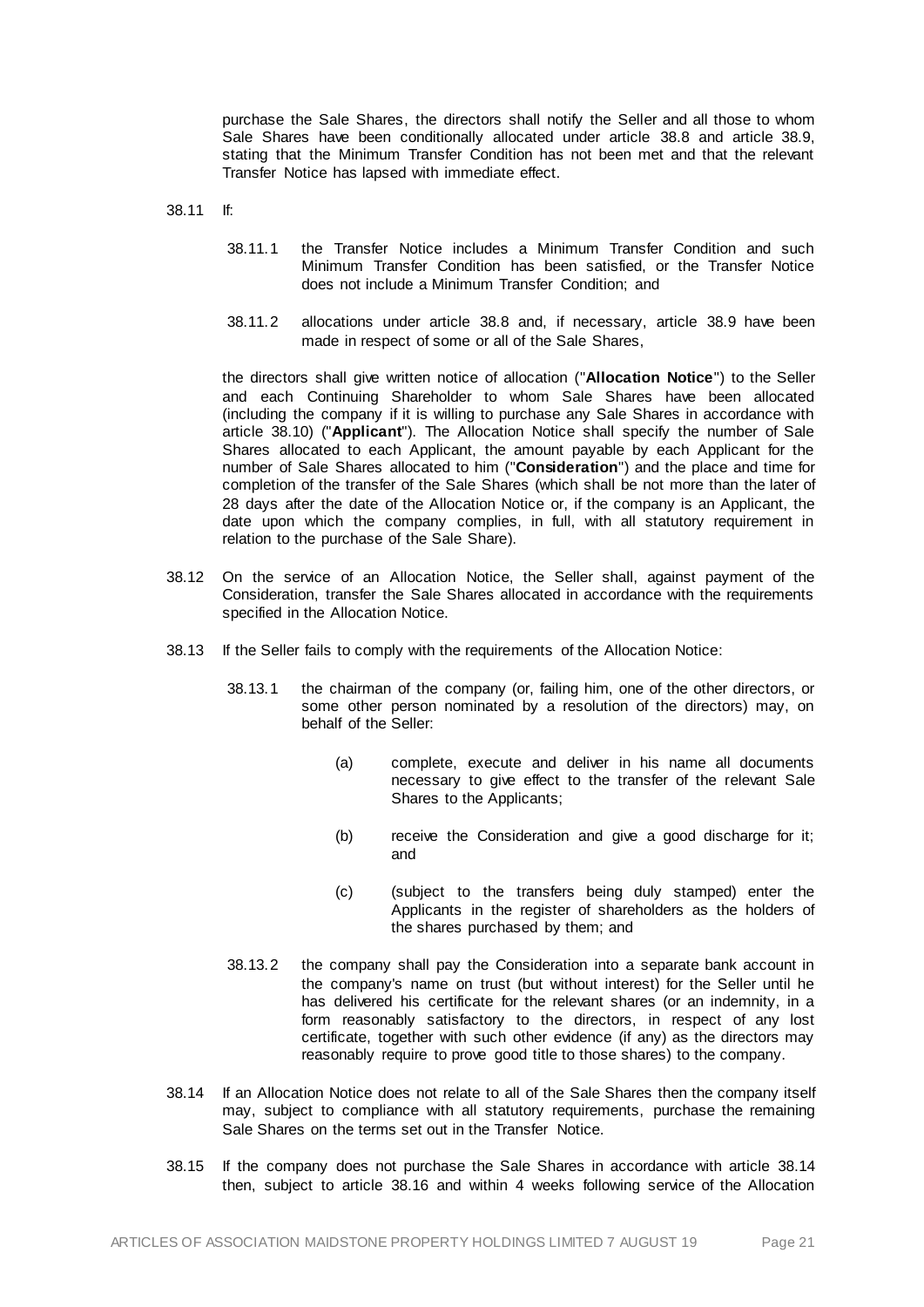Notice, the Seller may transfer the Second Surplus Shares to any person at a price at least equal to the Transfer Price.

- <span id="page-25-0"></span>38.16 The Seller's right to transfer shares under article [38.15](#page-24-1) does not apply if the directors, acting reasonably, are of the opinion that:
	- 38.16.1 the transferee is a person (or a nominee for a person) who is a competitor with (or an associate of a competitor with) the business of the company or with an associated company (companies being associated if one is a subsidiary of the other or both are subsidiaries of the same body corporate); or
	- 38.16.2 the sale of the Sale Shares is not bona fide or the price is subject to a deduction, rebate or allowance to the transferee; or
	- 38.16.3 the Seller has failed or refused to provide promptly information available to the Seller and reasonably requested by the directors to enable them to form the opinion mentioned above.
- 38.17 The restrictions imposed by this article may be waived in relation to any proposed transfer of Shares with the consent of shareholders who, but for the waiver, would or might have been entitled to have such shares offered to them in accordance with this article.

# 39. **TRANSMISSION OF SHARES**

- 39.1 If title to a share passes to a transmittee, the company may only recognise the transmittee as having any title to that share.
- 39.2 A transmittee who produces such evidence of entitlement to shares as the directors may properly require:
	- 39.2.1 may, subject to the articles, choose either to become the holder of those shares or to have them transferred to another person; and
	- 39.2.2 subject to the articles, and pending any transfer of the shares to another person, has the same rights as the holder had.
- 39.3 Transmittees do not have the right to attend or vote at a general meeting, or agree to a proposed written resolution, in respect of shares to which they are entitled, by reason of the holder's death or bankruptcy or otherwise, unless they become the holders of those shares.

## 40. **EXERCISE OF TRANSMITTEES' RIGHTS**

- 40.1 Transmittees who wish to become the holders of shares to which they have become entitled must notify the company in writing of that wish.
- <span id="page-25-1"></span>40.2 If the transmittee wishes to have a share transferred to another person, the transmittee must execute an instrument of transfer in respect of it.
- 40.3 Any transfer made or executed under this article is to be treated as if it were made or executed by the person from whom the transmittee has derived rights in respect of the share, and as if the event which gave rise to the transmission had not occurred and all the provisions of the articles relating to transfers of shares shall apply.

## 41. **TRANSMITTEES BOUND BY PRIOR NOTICES**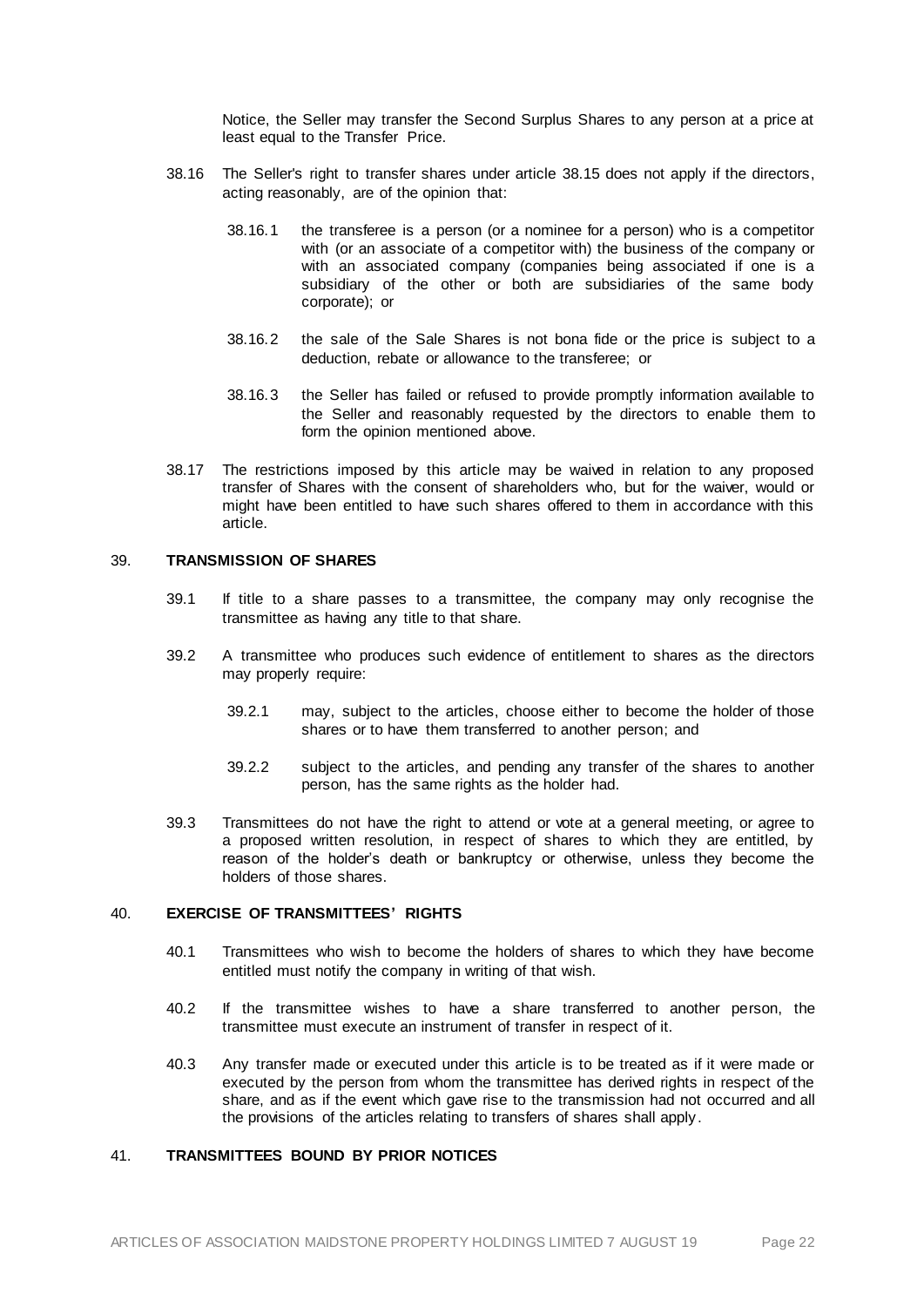If a notice is given to a shareholder in respect of shares and a transmittee is entitled to those shares, the transmittee is bound by the notice if it was given to the shareholder before the transmittee's name, or the name of any person(s) named as the transferee(s) in an instrument of transfer executed under article [40.2,](#page-25-1) has been entered in the register of members.

## **DIVIDENDS AND OTHER DISTRIBUTIONS**

# 42. **PROCEDURE FOR DECLARING DIVIDENDS**

- 42.1 The company may by ordinary resolution declare dividends, and the directors may decide to pay interim dividends.
- 42.2 A dividend must not be declared unless the directors have made a recommendation as to its amount. Such a dividend must not exceed the amount recommended by the directors.
- 42.3 No dividend may be declared or paid unless it is in accordance with shareholders' respective rights.
- 42.4 Except as otherwise provided by the rights attached to shares, all dividends shall be declared and paid according to the amounts paid up on the shares on which the dividend is paid. All dividends shall be apportioned and paid proportionately to the amounts paid up on the shares during any portion or portions of the period in respect of which the dividend is paid. However, if any share is issued on terms providing that it shall rank for dividend as from a particular date, that share shall rank for dividend accordingly.
- 42.5 If the company's share capital is divided into different classes, no dividend may be paid on shares carrying deferred or non-preferred rights if, at the time of payment, any preferential dividend is in arrear.
- 42.6 The directors may pay at intervals any dividend payable at a fixed rate if it appears to them that the profits available for distribution justify the payment.
- 42.7 If the directors act in good faith, they do not incur any liability to the holders of shares conferring preferred rights for any loss they may suffer by the lawful payment of an interim dividend on shares with deferred or non-preferred rights.

# <span id="page-26-0"></span>43. **PAYMENT OF DIVIDENDS AND OTHER DISTRIBUTIONS**

- 43.1 Where a dividend or other sum which is a distribution is payable in respect of a share, it must be paid by one or more of the following means:
	- 43.1.1 transfer to a bank or building society account specified by the distribution recipient, either in writing or as the directors may otherwise decide;
	- 43.1.2 sending a cheque made payable to the distribution recipient by post to the distribution recipient at the distribution recipient's registered address (if the distribution recipient is a holder of the share), or (in any other case) to an address specified by the distribution recipient, either in writing or as the directors may otherwise decide;
	- 43.1.3 sending a cheque made payable to such person by post to such person at such address as the distribution recipient has specified, either in writing or as the directors may otherwise decide; or
	- 43.1.4 any other means of payment as the directors agree with the distribution recipient, either in writing or by such other means as the directors decide.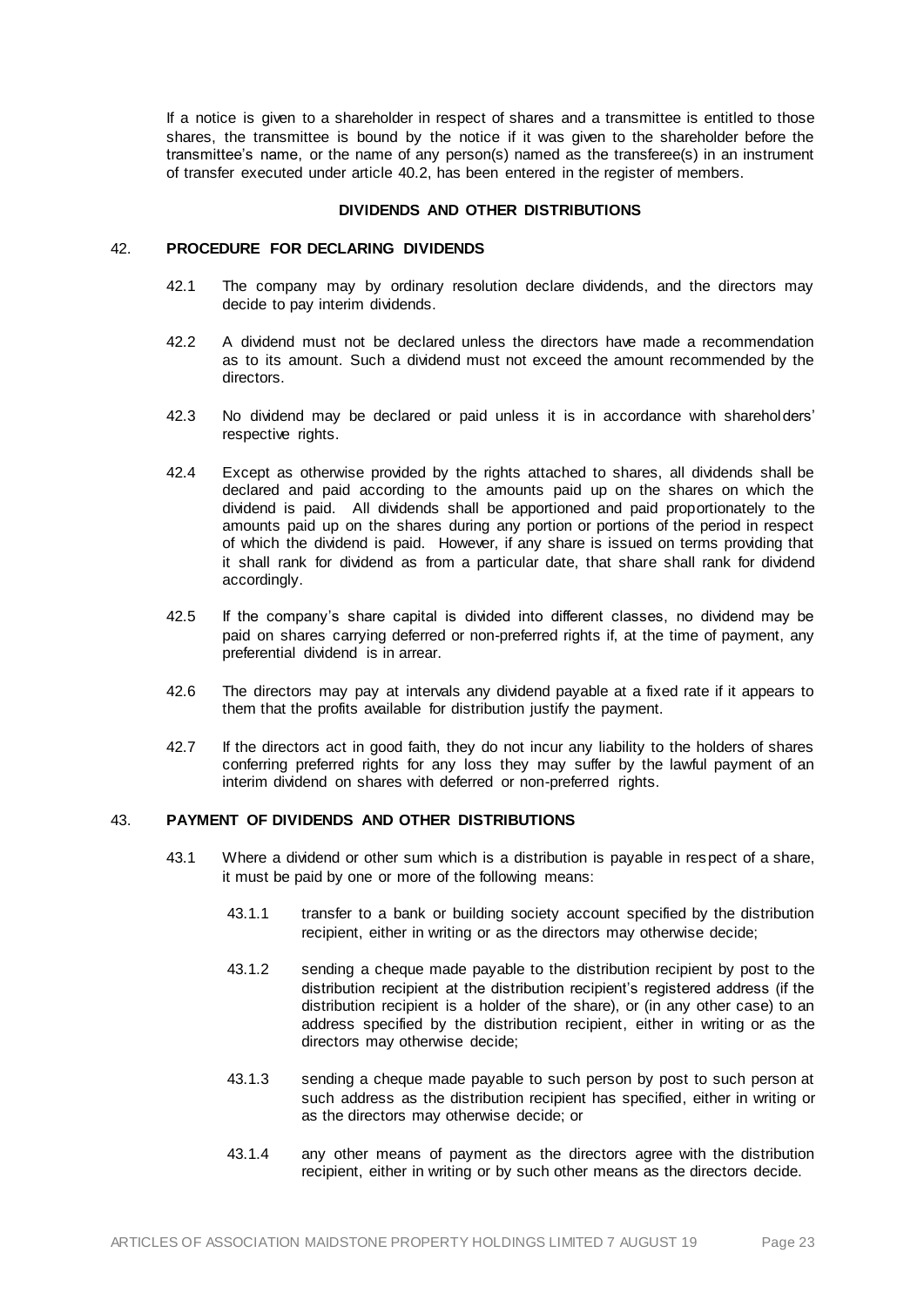- 43.2 In the articles, "the distribution recipient" means, in respect of a share in respect of which a dividend or other sum is payable:
	- 43.2.1 the holder of the share; or
	- 43.2.2 if the share has two or more joint holders, whichever of them is named first in the register of members; or
	- 43.2.3 if the holder is no longer entitled to the share by reason of death or bankruptcy, or otherwise by operation of law, the transmittee.

# 44. **NO INTEREST ON DISTRIBUTIONS**

- 44.1 The company may not pay interest on any dividend or other sum payable in respect of a share unless otherwise provided by:
	- 44.1.1 the terms on which the share was issued; or
	- 44.1.2 the provisions of another agreement between the holder of that share and the company.

#### 45. **UNCLAIMED DISTRIBUTIONS**

- 45.1 All dividends or other sums which are:
	- 45.1.1 payable in respect of shares; and
	- 45.1.2 unclaimed after having been declared or become payable;

may be invested or otherwise made use of by the directors for the benefit of the company until claimed.

- 45.2 The payment of any such dividend or other sum into a separate account does not make the company a trustee in respect of it.
- 45.3 If:
	- 45.3.1 twelve years have passed from the date on which a dividend or other sum became due for payment; and
	- 45.3.2 the distribution recipient has not claimed it,

the distribution recipient is no longer entitled to that dividend or other sum and it ceases to remain owing by the company.

## 46. **NON-CASH DISTRIBUTIONS**

- 46.1 Subject to the terms of issue of the share in question, the company may, by ordinary resolution on the recommendation of the directors, decide to pay all or part of a dividend or other distribution payable in respect of a share by transferring non-cash assets of equivalent value (including, without limitation, shares or other securities in any company).
- 46.2 For the purposes of paying a non-cash distribution, the directors may make whatever arrangements they think fit, including, where any difficulty arises regarding the distribution:
	- 46.2.1 fixing the value of any assets;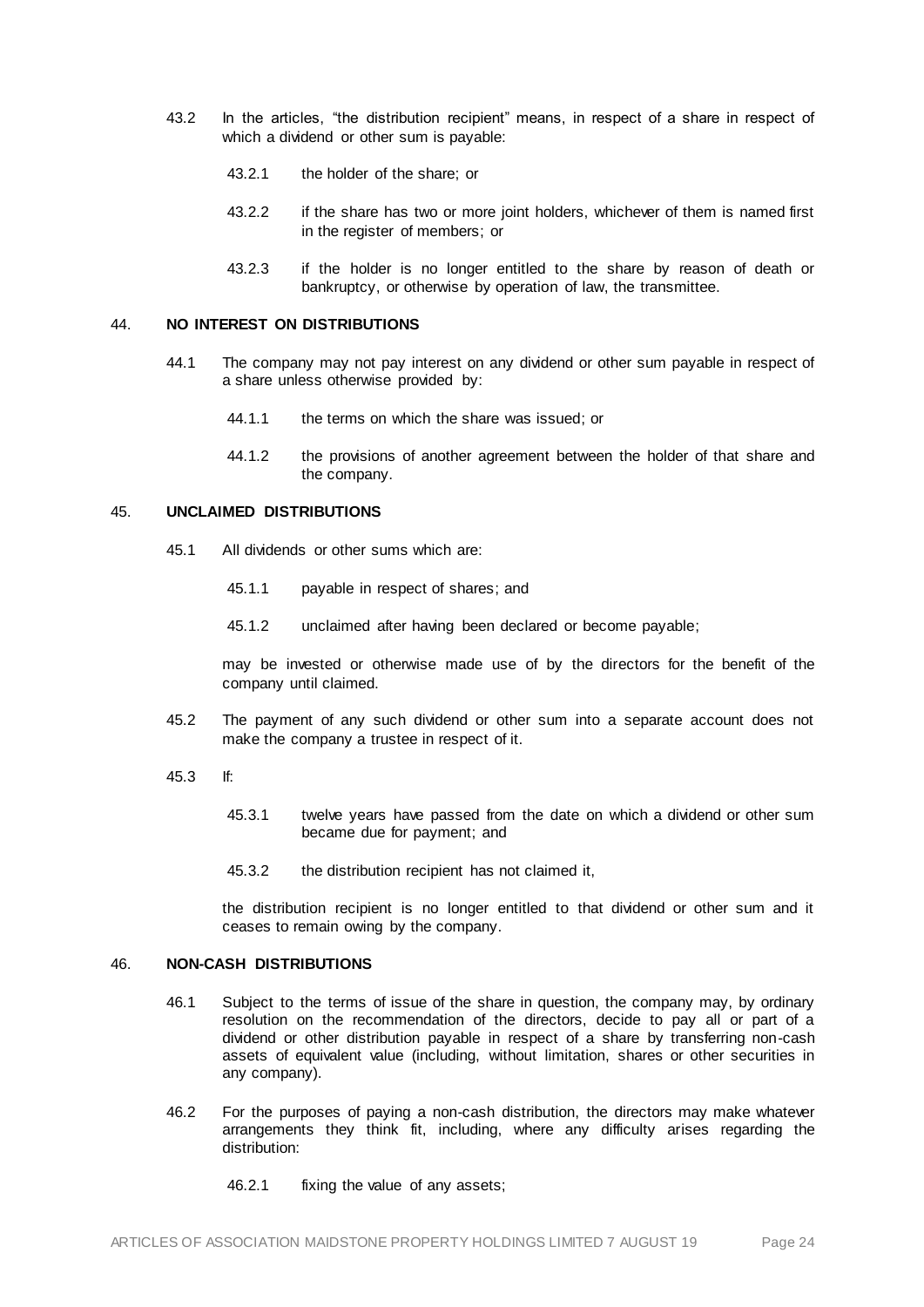- 46.2.2 paying cash to any distribution recipient on the basis of that value in order to adjust the rights of recipients; and
- 46.2.3 vesting any assets in trustees.

# 47. **WAIVER OF DISTRIBUTIONS**

- 47.1 Distribution recipients may waive their entitlement to a dividend or other distribution payable in respect of a share by giving the company notice in writing by way of a deed to that effect, but if:
	- 47.1.1 the share has more than one holder; or
	- 47.1.2 more than one person is entitled to the share, whether by reason of the death or bankruptcy of one or more joint holders, or otherwise,

the notice is not effective unless it is expressed to be given, and signed, by all the holders or persons otherwise entitled to the share.

#### **CAPITALISATION OF PROFITS**

#### 48. **AUTHORITY TO CAPITALISE AND APPROPRIATION OF CAPITALISED SUMS**

- 48.1 Subject to the articles, the directors may, if they are so authorised by an ordinary resolution:
	- 48.1.1 decide to capitalise any profits of the company (whether or not they are available for distribution) which are not required for paying a preferential dividend, or any sum standing to the credit of the company's share premium account or capital redemption reserve; and
	- 48.1.2 appropriate any sum which they so decide to capitalise (a "capitalised sum") to the persons who would have been entitled to it if it were distributed by way of dividend (the "persons entitled") and in the same proportions and apply such sum on their behalf either towards paying up the amounts, if any, for the time being unpaid on any shares held by them respectively.
- 48.2 Capitalised sums must be applied:
	- 48.2.1 on behalf of the persons entitled; and
	- 48.2.2 in the same proportions as a dividend would have been distributed to them.
- <span id="page-28-0"></span>48.3 Any capitalised sum may be applied in paying up new shares of a nominal amount equal to the capitalised sum which are then allotted credited as fully paid to the persons entitled or as they may direct.
- <span id="page-28-1"></span>48.4 A capitalised sum which was appropriated from profits available for distribution may be applied in paying up new debentures of the company which are then allotted credited as fully paid to the persons entitled or as they may direct.
- 48.5 Subject to the articles the directors may:
	- 48.5.1 apply capitalised sums in accordance with paragraphs [48.3](#page-28-0) an[d 48.4](#page-28-1) partly in one way and partly in another;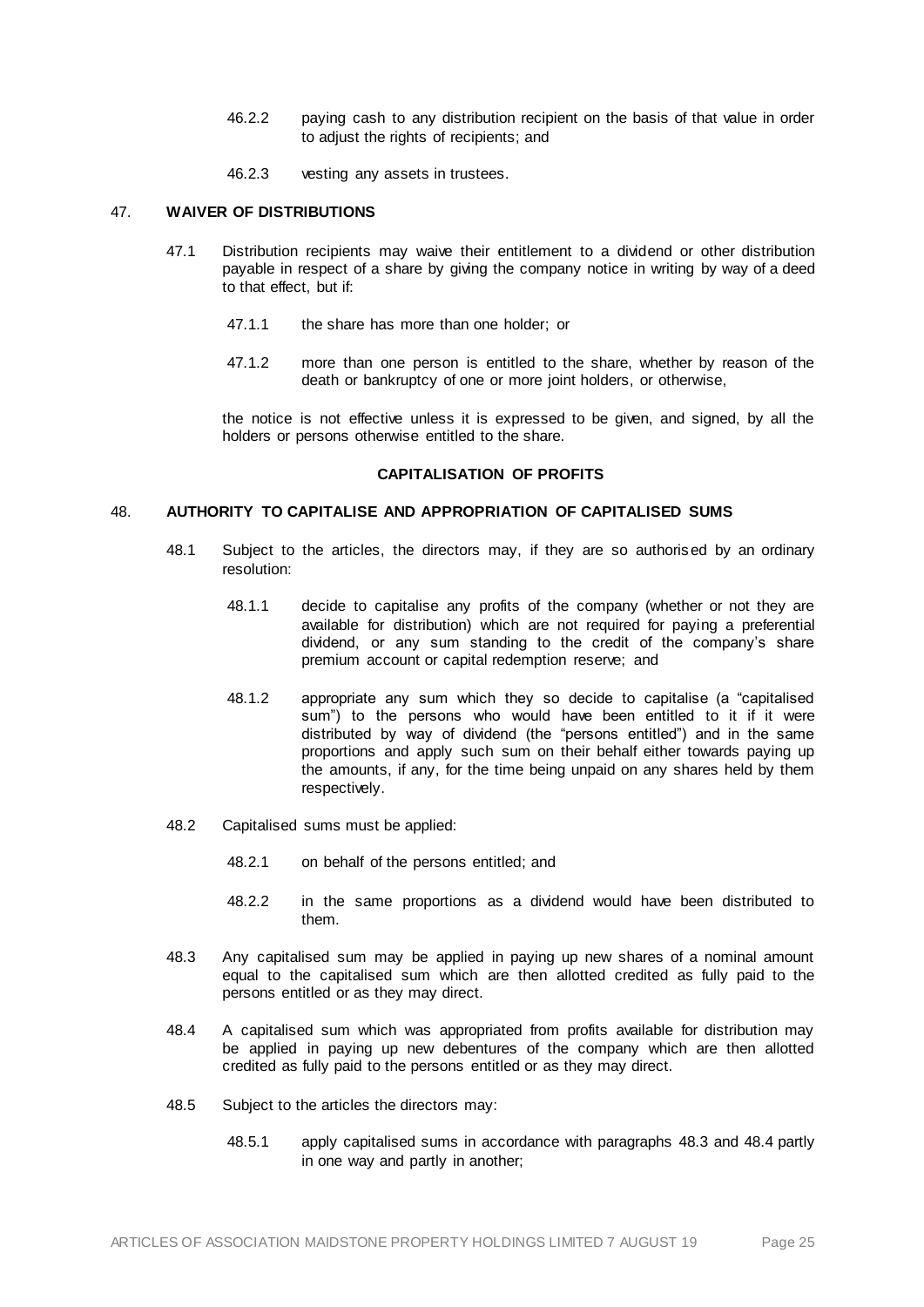- 48.5.2 make such arrangements as they think fit to deal with shares or debentures becoming distributable in fractions under this article (including the issuing of fractional certificates or the making of cash payments); and
- 48.5.3 authorise any person to enter into an agreement with the company on behalf of all the persons entitled which is binding on them in respect of the allotment of shares and debentures to them under this article.

# **PART 4**

#### **DECISION-MAKING BY SHAREHOLDERS**

# **ORGANISATION OF GENERAL MEETINGS**

#### 49. **CALLING A GENERAL MEETING**

- 49.1 The directors may call general meetings of the company.
- 49.2 In accordance with the provisions of the Companies Act 2006, and on the requisition of shareholders representing at least 5% of the paid up capital of the company carrying the right to vote at general meetings, the directors shall forthwith convene a general meeting.

#### 50. **NOTICE OF GENERAL MEETINGS**

- 50.1 General meetings (other than adjourned meetings) shall be called on at least 14 days' notice.
- 50.2 General meetings may be called by shorter notice if agreed to by a majority in number of the shareholders having the right to attend and vote at the meeting, being a majority who together hold not less than 90% in nominal value of the shares giving a right to attend and vote at the meeting.
- 50.3 Subject to the provisions of the articles and any restrictions imposed on any shares, the notice shall be given to all shareholders, to all transmittees and to the directors and auditors.
- 50.4 Subject to the provisions of the Companies Act 2006, the accidental omission to give notice of a meeting to, or the non-receipt of notice of a meeting by, any person entitled to receive notice shall not invalidate the proceedings at that meeting.
- 50.5 Notice of a general meeting must be given:
	- 50.5.1 in hard copy form;
	- 50.5.2 in electronic form; or
	- 50.5.3 subject to the provisions of the Companies Act 2006, by means of a website.
- 50.6 Notice of a general meeting must state:
	- 50.6.1 the time and date of the meeting;
	- 50.6.2 the place of the meeting; and
	- 50.6.3 the general nature of the business to be transacted at the meeting.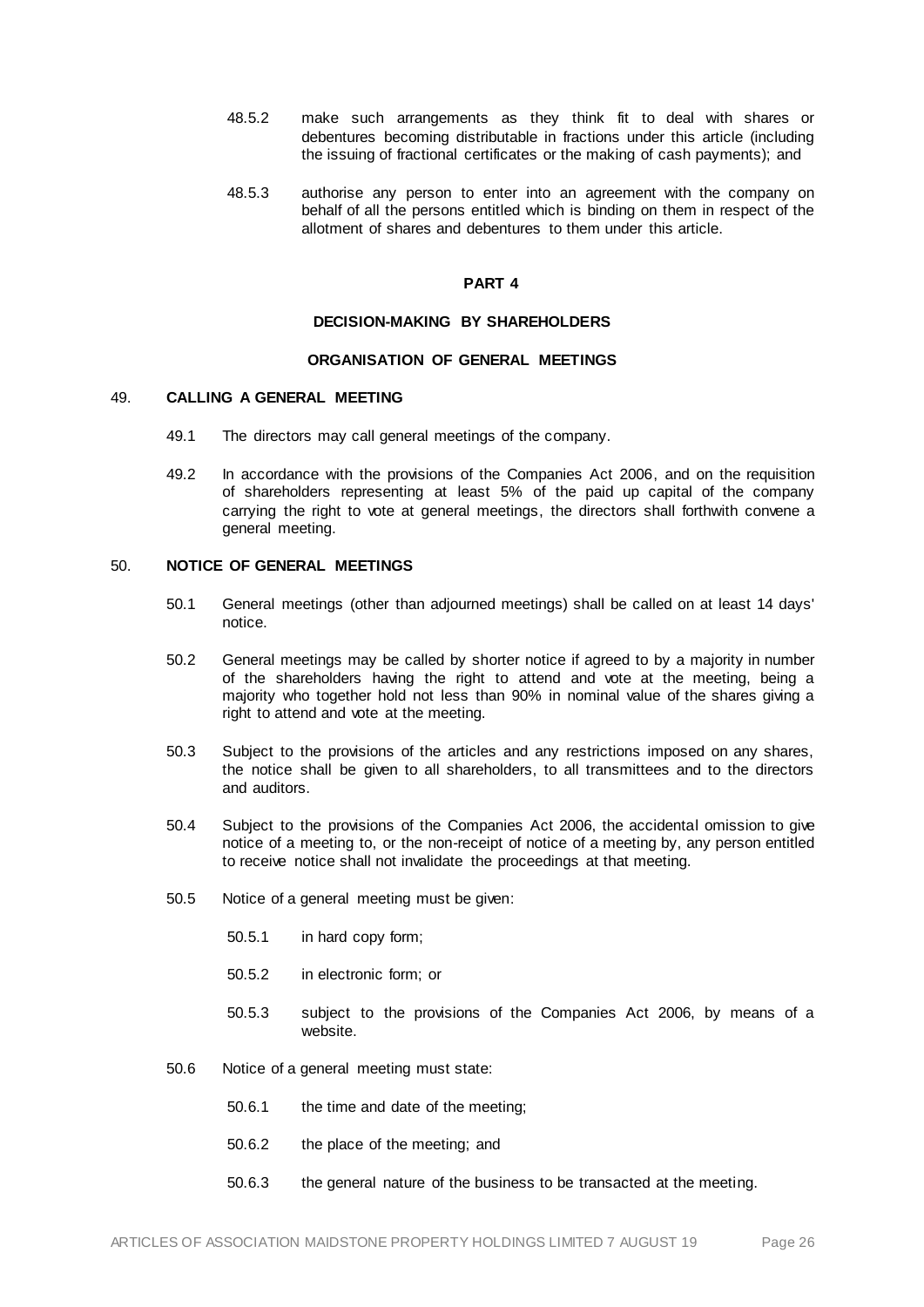#### 51. **ATTENDANCE AND SPEAKING AT GENERAL MEETINGS**

- 51.1 A person is able to exercise the right to speak at a general meeting when that person is in a position to communicate to all those attending the meeting, during the meeting, any information or opinions which that person has on the business of the meeting.
- 51.2 A person is able to exercise the right to vote at a general meeting when:
	- 51.2.1 that person is able to vote, during the meeting, on resolutions put to the vote at the meeting; and
	- 51.2.2 that person's vote can be taken into account in determining whether or not such resolutions are passed at the same time as the votes of all the other persons attending the meeting.
- 51.3 The directors may make whatever arrangements they consider appropriate to enable those attending a general meeting to exercise their rights to speak or vote at it.
- 51.4 In determining attendance at a general meeting, it is immaterial whether any two or more members attending it are in the same place as each other.
- 51.5 Two or more persons who are not in the same place as each other attend a general meeting if their circumstances are such that if they have (or were to have) rights to speak and vote at that meeting, they are (or would be) able to exercise them.

## 52. **QUORUM FOR GENERAL MEETINGS**

- 52.1 Save in the case where the company has a single shareholder, 2 persons entitled to vote on the business to be transacted at the meeting, each being a shareholder or a proxy for a shareholder or a duly authorised representative of a corporate shareholder, shall be a quorum.
- 52.2 No business other than the appointment of the chairman of the meeting is to be transacted at a general meeting if the persons attending it do not constitute a quorum.

## <span id="page-30-0"></span>53. **CHAIRING GENERAL MEETINGS**

- 53.1 If the directors have appointed a chairman, the chairman shall chair general meetings if present and willing to do so.
- 53.2 If the directors have not appointed a chairman, or if the chairman is unwilling to chair the meeting or is not present within ten minutes of the time at which a meeting was due to start:
	- 53.2.1 the directors present; or
	- 53.2.2 (if no directors are present) the meeting,

must appoint a director or shareholder to chair the meeting, and the appointment of the chairman of the meeting must be the first business of the meeting.

53.3 The person chairing a meeting in accordance with this article is referred to as "the chairman of the meeting".

# 54. **ATTENDANCE AND SPEAKING BY DIRECTORS AND NON-SHAREHOLDERS**

54.1 Directors may attend and speak at general meetings, whether or not they are shareholders.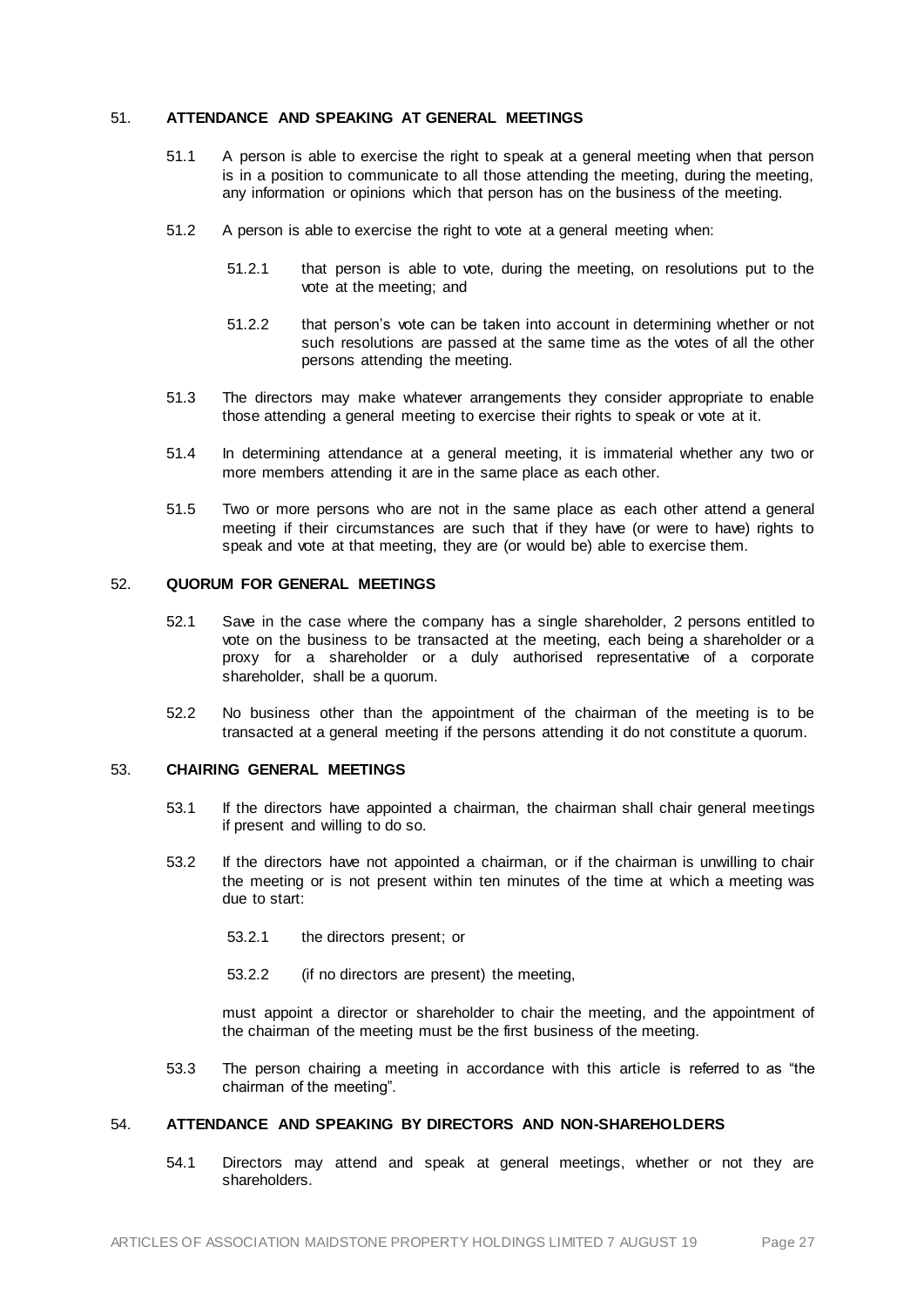- 54.2 The chairman of the meeting may permit other persons who are not:
	- 54.2.1 shareholders of the company; or
	- 54.2.2 otherwise entitled to exercise the rights of shareholders in relation to general meetings,

to attend and speak at a general meeting.

#### 55. **ADJOURNMENT**

- 55.1 If the persons attending a general meeting within half an hour of the time at which the meeting was due to start do not constitute a quorum, or if during a meeting a quorum ceases to be present, the chairman of the meeting must adjourn it.
- 55.2 The chairman of the meeting may adjourn a general meeting at which a quorum is present if:
	- 55.2.1 the meeting consents to an adjournment; or
	- 55.2.2 it appears to the chairman of the meeting that an adjournment is necessary to protect the safety of any person attending the meeting or ensure that the business of the meeting is conducted in an orderly manner.
- 55.3 The chairman of the meeting must adjourn a general meeting if directed to do so by the meeting.
- 55.4 When adjourning a general meeting, the chairman of the meeting must:
	- 55.4.1 either specify the time and place to which it is adjourned or state that it is to continue at a time and place to be fixed by the directors; and
	- 55.4.2 have regard to any directions as to the time and place of any adjournment which have been given by the meeting.
- 55.5 If the continuation of an adjourned meeting is to take place more than 14 days after it was adjourned, the company must give at least 7 clear days' notice of it (that is, excluding the day of the adjourned meeting and the day on which the notice is given):
	- 55.5.1 to the same persons to whom notice of the company's general meetings is required to be given; and
	- 55.5.2 containing the same information which such notice is required to contain.
- 55.6 If at an adjourned meeting a quorum is not present within half an hour from the time appointed, then, provided that the shareholders present hold at least 75% in nominal value of the ordinary shares of the company in issue, any resolution agreed to by such members shall be valid and effectual as if it had been passed unanimous ly at a general meeting of the company duly convened and held.
- 55.7 No business may be transacted at an adjourned general meeting which could not properly have been transacted at the meeting if the adjournment had not taken place.

#### **VOTING AT GENERAL MEETINGS**

#### 56. **VOTING**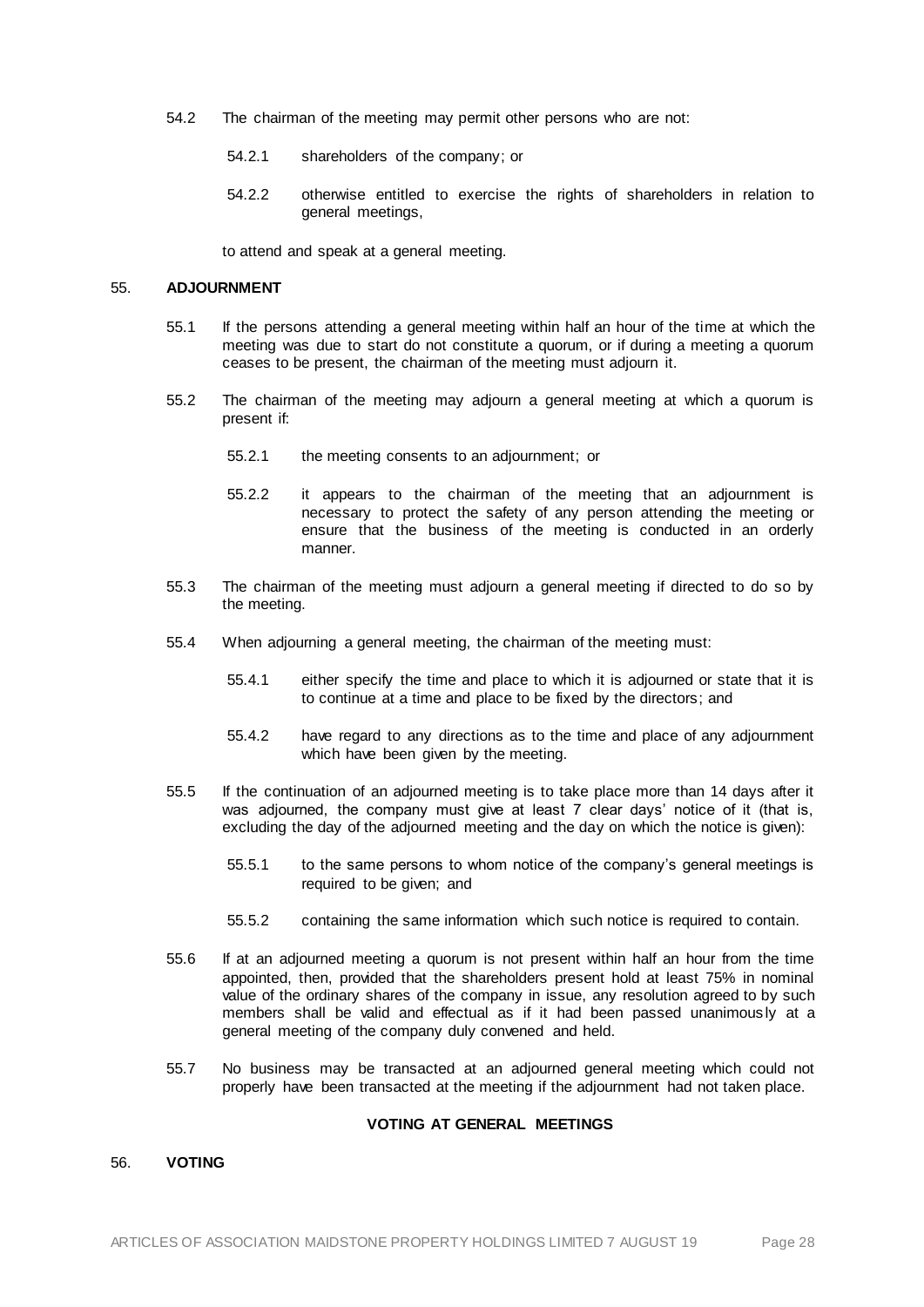- 56.1 On a vote on a resolution on a show of hands at a meeting, each shareholder present in person has one vote.
- 56.2 Subject to articl[e 56.3](#page-32-0), on a vote on a resolution on a show of hands at a meeting, every proxy present who has been duly appointed by one or more shareholders entitled to vote on the resolution has one vote.
- <span id="page-32-0"></span>56.3 On a vote on a resolution on a show of hands at a meeting, a proxy has one vote for and one vote against the resolution if:
	- 56.3.1 the proxy has been duly appointed by more than one shareholder entitled to vote on the resolution; and
	- 56.3.2 the proxy has been instructed by one or more of those shareholders to vote for the resolution and by one or more other of those shareholders to vote against it.
- 56.4 On a poll taken at a meeting of the company all or any of the voting rights of a shareholder may be exercised by one or more duly appointed proxies.
- 56.5 Where a shareholder appoints more than one proxy, articl[e 56.3](#page-32-0) does not authorise the exercise by the proxies taken together of more extensive voting rights than could be exercised by the shareholder in person.

#### 57. **ERRORS AND DISPUTES**

- 57.1 No objection may be raised to the qualification of any person voting at a general meeting except at the meeting or adjourned meeting at which the vote objected to is tendered, and every vote not disallowed at the meeting is valid.
- 57.2 Any such objection must be referred to the chairman of the meeting, whose decision is final.

## 58. **POLL VOTES**

- 58.1 A poll on a resolution may be demanded:
	- 58.1.1 in advance of the general meeting at which that resolution is to be put to the vote; or
	- 58.1.2 at a general meeting, either before a show of hands on that resolution or immediately after the result of a show of hands on that resolution is declared.
- 58.2 A poll may be demanded by:
	- 58.2.1 the chairman of the meeting;
	- 58.2.2 the directors;
	- 58.2.3 two or more persons having the right to vote on the resolution;
	- 58.2.4 a person or persons representing not less than one tenth of the total voting rights of all the shareholders having the right to vote on the resolution; or
	- 58.2.5 a person or persons holding shares conferring the right to vote on the resolution, being shares on which an aggregate sum has been paid up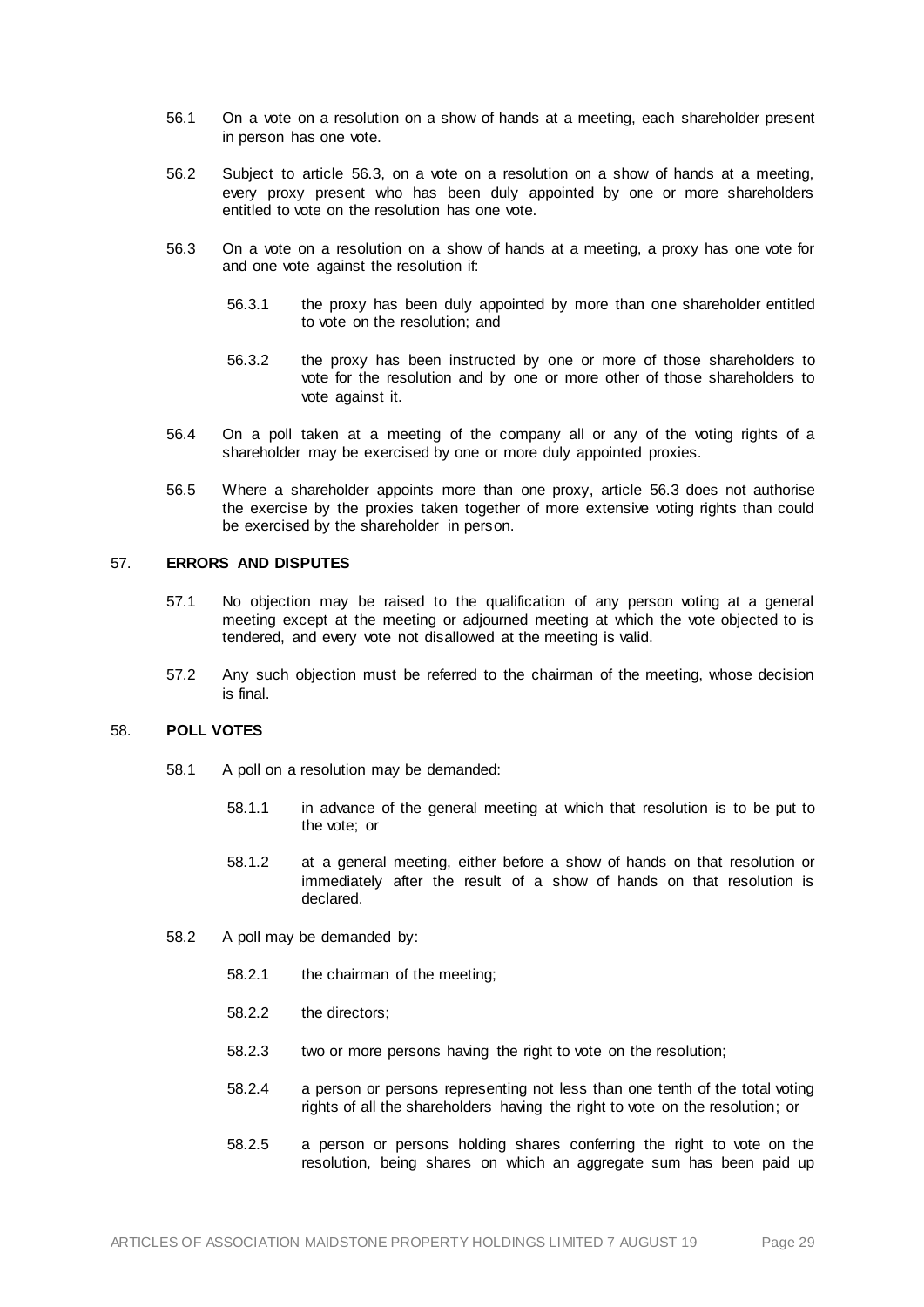equal to not less than 10% of the total sum paid up on all the shares conferring the right to vote on the resolution,

and a demand by a person as proxy for a shareholder shall be the same as a demand by the shareholder.

- <span id="page-33-1"></span>58.3 A demand for a poll may be withdrawn if:
	- 58.3.1 the poll has not yet been taken; and
	- 58.3.2 the chairman of the meeting consents to the withdrawal.
- 58.4 A demand so withdrawn shall not invalidate the result of a show of hands declared before the demand was made.
- 58.5 Polls must be taken immediately upon demand (subject to being withdrawn in accordance with article [58.3\)](#page-33-1) and in such manner as the chairman of the meeting directs.

#### 59. **RIGHT TO APPOINT PROXIES**

- 59.1 A shareholder is entitled to appoint another person as his proxy to exercise all or any of his rights to attend and speak and vote at a meeting of the company.
- 59.2 A shareholder may appoint more than one proxy in relation to a meeting, provided that each proxy is appointed to exercise the rights attached to a different share or shares held by him.

## <span id="page-33-2"></span><span id="page-33-0"></span>60. **CONTENT OF PROXY NOTICES**

- 60.1 Proxies may only validly be appointed by a notice in writing (a "proxy notice") which:
	- 60.1.1 states the name and address of the shareholder appointing the proxy;
	- 60.1.2 identifies the person appointed to be that shareholder's proxy and the general meeting in relation to which that person is appointed;
	- 60.1.3 is signed by or on behalf of the member appointing the proxy, or is authenticated in such manner as the directors may determine;
	- 60.1.4 is delivered to the company in accordance with the articles not less than 48 hours before the time appointed for holding the meeting at which the right to vote is being exercised and in accordance with any instructions contained in the notice of the general meeting or adjourned meeting to which they relate;
	- 60.1.5 in the case of a poll taken more than 48 hours after it is demanded, is delivered to the company after the poll has been demanded and not less than 24 hours before the time appointed for the taking of the poll; and
	- 60.1.6 where the poll is not taken forthwith but is taken not more than 48 hours after it was demanded, is delivered at the meeting at which the poll was demanded to the chairman or any director or the company secretary.
- 60.2 A proxy notice which is not delivered in accordance with articl[e 60.1](#page-33-2) shall be invalid unless the directors, in their discretion, accept the notice at any time before the meeting.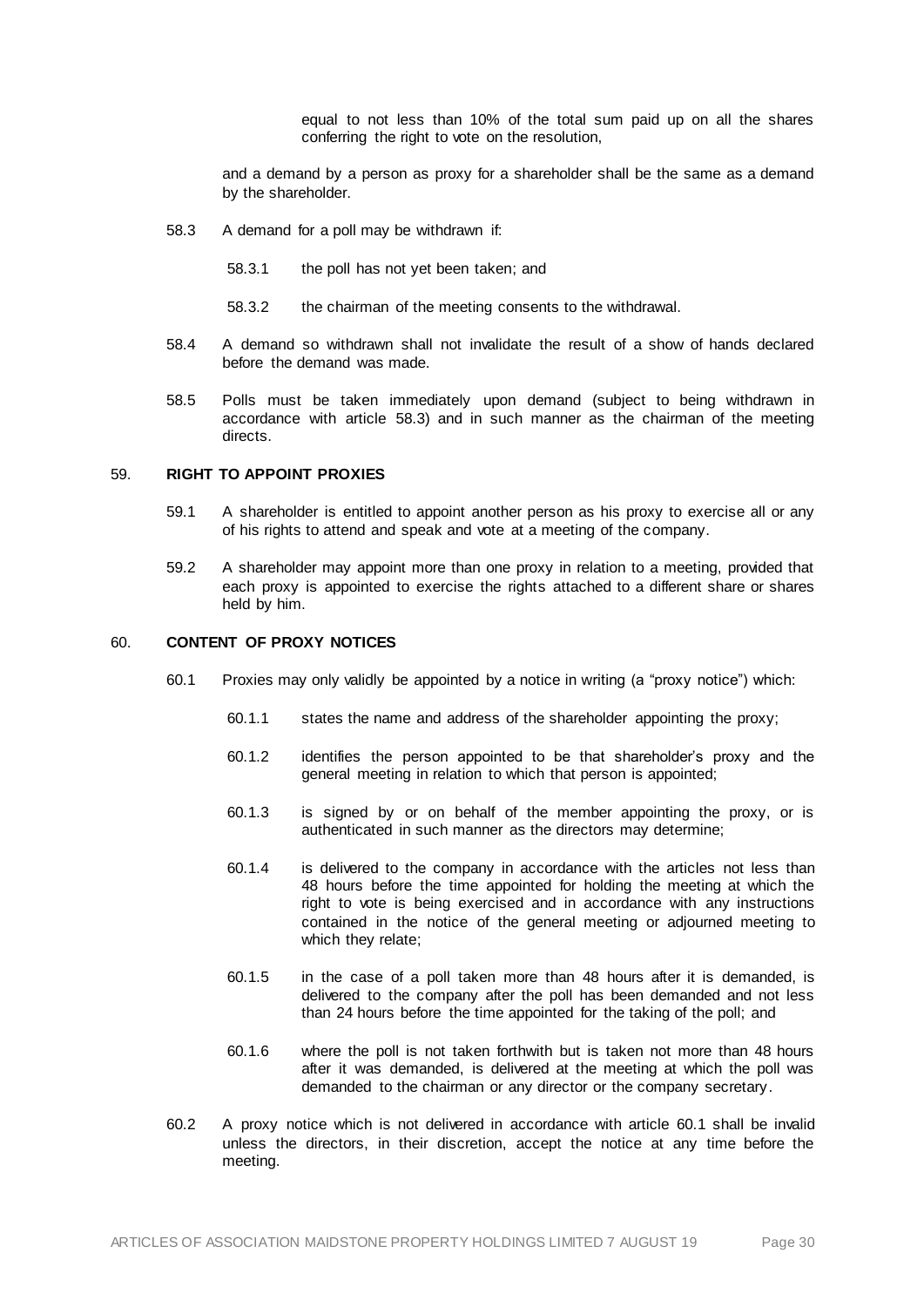- 60.3 The company may require proxy notices to be delivered in a particular form, and may specify different forms for different purposes.
- 60.4 Proxy notices may specify how the proxy appointed under them is to vote (or that the proxy is to abstain from voting) on one or more resolutions.
- 60.5 Unless a proxy notice indicates otherwise, it must be treated as:
	- 60.5.1 allowing the person appointed under it as a proxy discretion as to how to vote on any ancillary or procedural resolutions put to the meeting; and
	- 60.5.2 appointing that person as a proxy in relation to any adjournment of the general meeting to which it relates as well as the meeting itself.

#### 61. **DELIVERY OF PROXY NOTICES**

- 61.1 A person who is entitled to attend, speak or vote (either on a show of hands or on a poll) at a general meeting remains so entitled in respect of that meeting or any adjournment of it, even though a valid proxy notice has been delivered to the company by or on behalf of that person.
- 61.2 An appointment under a proxy notice may be revoked by delivering to the company a notice given by or on behalf of the person by whom or on whose behalf the proxy notice was given.
- 61.3 A notice revoking a proxy appointment only takes effect if it is delivered before the start of the meeting or adjourned meeting to which it relates.
- 61.4 If a proxy notice is not executed by the person appointing the proxy, it must be accompanied by written evidence of the authority of the person who executed it to execute it on the appointor's behalf.

#### 62. **AMENDMENTS TO RESOLUTIONS**

- 62.1 An ordinary resolution to be proposed at a general meeting may be amended by ordinary resolution if:
	- 62.1.1 notice of the proposed amendment is given to the company in writing by a person entitled to vote at the general meeting at which it is to be proposed not less than 48 hours before the meeting is to take place (or such later time as the chairman of the meeting may determine); and
	- 62.1.2 the proposed amendment does not, in the reasonable opinion of the chairman of the meeting, materially alter the scope of the resolution.
- 62.2 A special resolution to be proposed at a general meeting may be amended by ordinary resolution, if:
	- 62.2.1 the chairman of the meeting proposes the amendment at the general meeting at which the resolution is to be proposed; and
	- 62.2.2 the amendment does not go beyond what is necessary to correct a grammatical or other non-substantive error in the resolution.
- 62.3 If the chairman of the meeting, acting in good faith, wrongly decides that an amendment to a resolution is out of order, the chairman's error does not invalidate the vote on that resolution.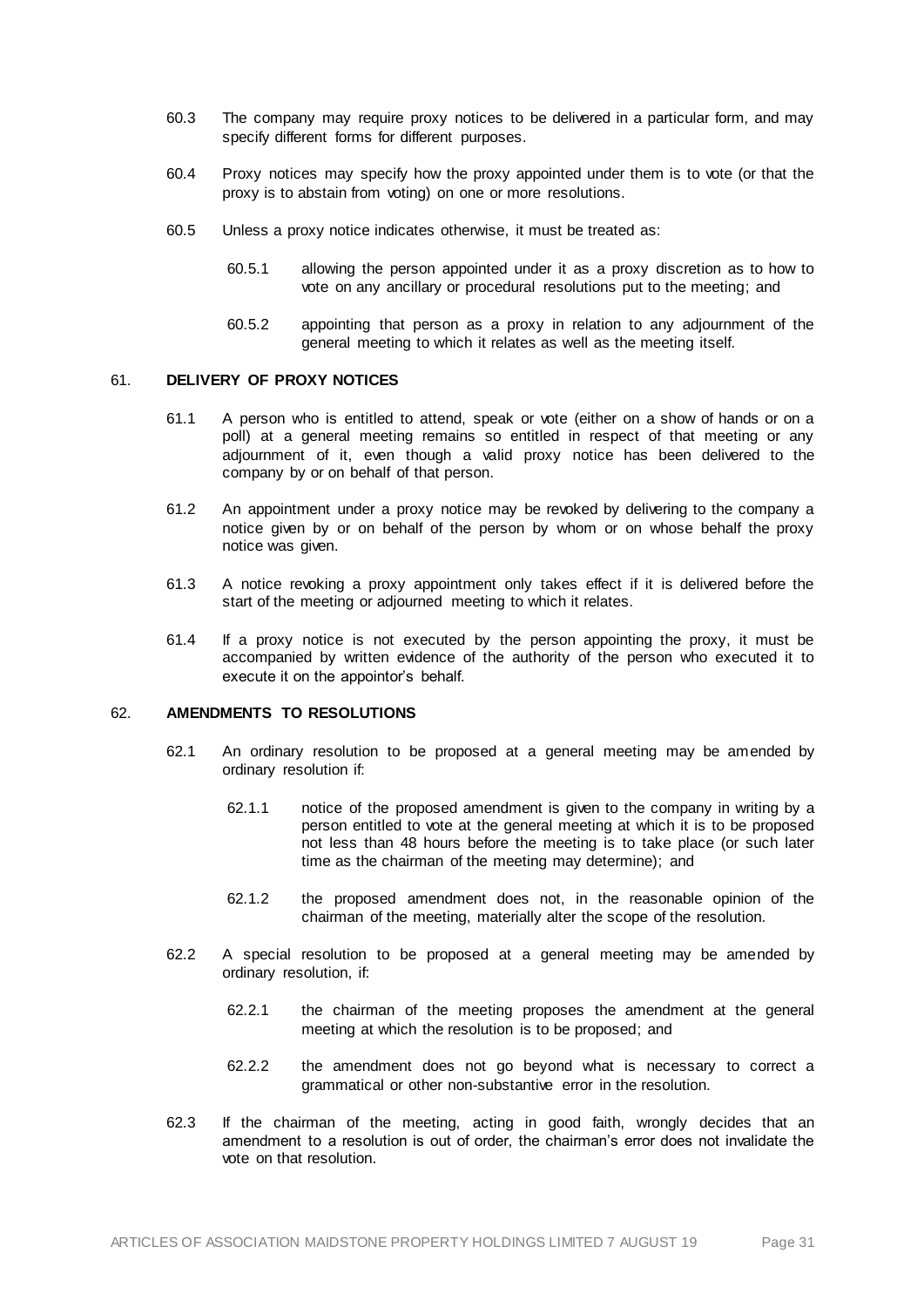#### 62A **SHAREHOLDER WRITTEN RESOLUTIONS**

- 62A.1 Subject to the Companies Acts, a written resolution signed by a simple majority (or in the case of a special resolution by a majority of not less than 75%) of the holders of the shares entitled to attend and vote at a general meeting is as valid as if it had been passed at a general meeting.
- 62A.2 A resolution under article 62A.1 may consist of several documents in similar form each signed by one or more shareholders;
- 62A.3 A resolution under article 62A.1 may be signed for a corporate body or an organisation which is a shareholder by its authorised representative, a member of its governing body or secretary, its solicitor or by an attorney.

#### **PART 5**

# **ADMINISTRATIVE ARRANGEMENTS**

## 63. **MEANS OF COMMUNICATION TO BE USED**

- 63.1 Subject to the articles, anything sent or supplied by or to the company under the articles may be sent or supplied in any way in which the Companies Act 2006 provides for documents or information which are authorised or required by any provision of that Act to be sent or supplied by or to the company.
- 63.2 Subject to the articles, any notice or document to be sent or supplied to a director in connection with the taking of decisions by directors may also be sent or supplied by the means by which that director has asked to be sent or supplied with such notices or documents for the time being.
- 63.3 A director may agree with the company that notices or documents sent to that director in a particular way are to be deemed to have been received within a specified time of their being sent, and for the specified time to be less than 48 hours.

#### 64. **COMPANY SEALS**

- 64.1 Any common seal may only be used by the authority of the directors.
- 64.2 The directors may decide by what means and in what form any common seal is to be used.
- 64.3 Unless otherwise decided by the directors, if the company has a common seal and it is affixed to a document, the document must also be signed by at least one authorised person in the presence of a witness who attests the signature.
- 64.4 For the purposes of this article, an authorised person is:
	- 64.4.1 any director of the company;
	- 64.4.2 the company secretary (if any); or
	- 64.4.3 any person authorised by the directors for the purpose of signing documents to which the common seal is applied.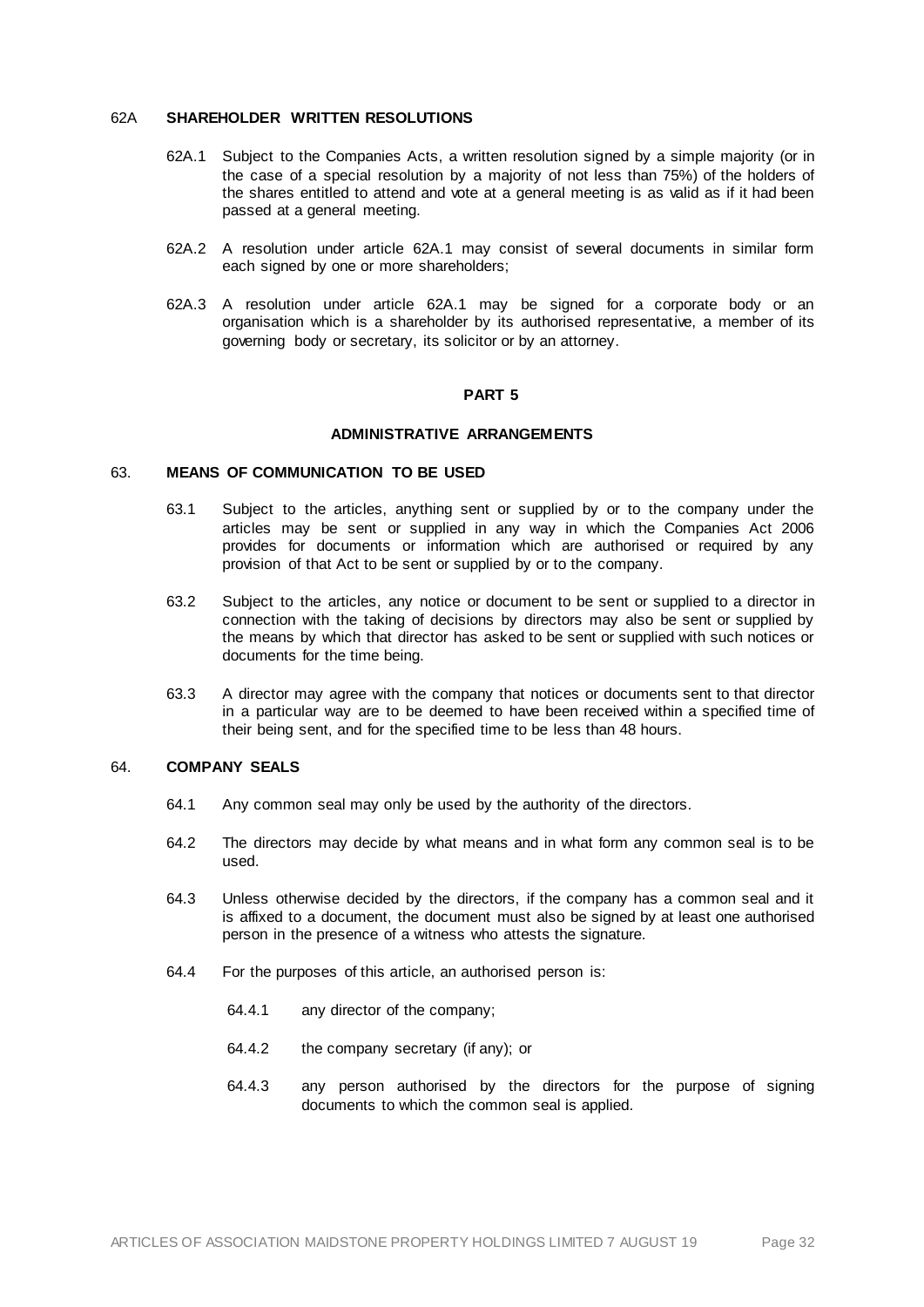#### 65. **NO RIGHT TO INSPECT ACCOUNTS AND OTHER RECORDS**

Except as provided by law or authorised by the directors or an ordinary resolution of the company, no person is entitled to inspect any of the company's accounting or other records or documents merely by virtue of being a shareholder.

#### 66. **PROVISION FOR EMPLOYEES ON CESSATION OF BUSINESS**

The directors may decide to make provision for the benefit of persons employed or formerly employed by the company or any of its subsidiaries (other than a director or former director or shadow director) in connection with the cessation or transfer to any person of the whole or part of the undertaking of the company or that subsidiary.

#### **DIRECTORS' INDEMNITY AND INSURANCE**

#### 67. **INDEMNITY**

- 67.1 Subject to paragraph [67.2,](#page-36-0) but without prejudice to any indemnity to which a relevant officer is otherwise entitled, a relevant officer of the company or an associated company may be indemnified out of the company's assets against:
	- 67.1.1 any liability incurred by that relevant officer in connection with any negligence, default, breach of duty or breach of trust in relation to the company or an associated company;
	- 67.1.2 any liability incurred by that relevant officer in connection with the activities of the company or an associated company in its capacity as a trustee of an occupational pension scheme (as defined in section 235(6) of the Companies Act 2006); and
	- 67.1.3 any other liability incurred by that relevant officer as an officer of the company or an associated company,

including (in each case) any liability incurred by him in defending any civil or criminal proceedings, in which judgment is given in his favour or in which he is acquitted or the proceedings are otherwise disposed of without any finding or admission of any material breach of duty on his part or in connection with any application in which the court grants him, in his capacity as a relevant officer, relief from liability for negligence, default, breach of duty or breach of trust in relation to the company's (or any associated company's) affairs.

- <span id="page-36-0"></span>67.2 This article does not authorise any indemnity which would be prohibited or rendered void by any provision of the Companies Acts or by any other provision of law.
- 67.3 In this article:
	- 67.3.1 companies are associated if one is a subsidiary of the other or both are subsidiaries of the same body corporate; and
	- 67.3.2 a "relevant officer" means any director or secretary or former director or secretary of the company or an associated company.

# 68. **INSURANCE**

- 68.1 The directors may purchase and maintain insurance, at the expense of the company, for the benefit of any relevant officer in respect of any relevant loss.
- 68.2 In this article: